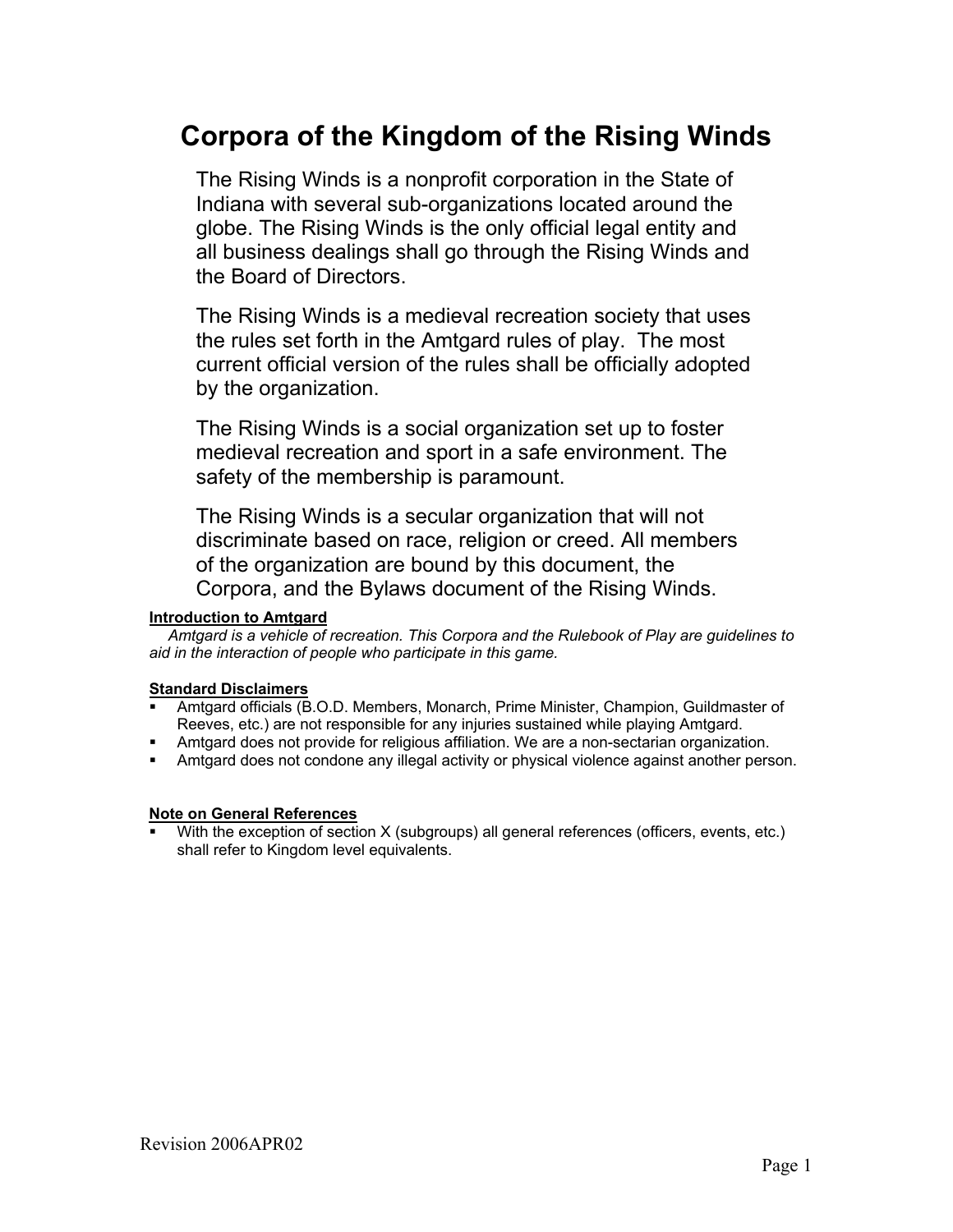## **I. Membership**

- 1. Membership is limited to persons who have signed a waiver, and attend official meetings and events in groups and locations officially recognized by the Board of Directors of the Rising Winds.
- 2. Any member under the age of 18 may only join if their parent or legal guardian signs their waiver.
- 3. No person under the age of 14 may be a member unless their parent or legal guardian is present at all functions the member takes part in and has the permission of the highest-ranking official present.
	- a. If the highest-ranking official present is not the monarch, the monarch may veto or approve this action upon his or her arrival.
- 4. Membership is divided into two classes:
	- a. General Populace
		- i. This group consists of all members who attend official meetings and events. Other than attendance and adherence to the rules, clarifications, and decisions of the governing body of the Rising Winds, there is no further requirement.
		- ii. This is a non-voting membership. They may not vote in any officer election or Althing meeting.
		- b. Members in Good Standing
			- i. This group consists of all members who occasionally participate in the functions of the Kingdom of the Rising Winds and who adhere to the rules, clarifications, and decisions of the governing body of the Rising Winds.
				- 1. 'Occasionally' is defined as at least 7 (Seven) times in the 6 (six) months immediately prior to the end of declarations for Crown, Prime Minister, or Guild elections.
				- 2. 'Participate' is defined as attend, sign-in, and interact in accordance to the nature of the function as determined by the PM or the PM's designated representative
			- ii. The person must have been on the records as an attending member of the Rising Winds for six months.
			- iii. The person must be dues paid during the current reign. 1. Dues are \$6 for each six-month period
			- iv. Must be at least 14 years of age
			- v. The person must identify the official park within the Rising Winds that they attend (A.K.A. Home Park). This should be the park they attend most, although in the case of a member who attends more than one park regularly, they may opt to select whichever park they choose.
			- vi. This membership class grants the following benefits:
				- 1. May vote in elections and althings
				- 2. May run for any office of their park or any Kingdom office as long as they also meet the other requirements for the given position.
		- c. Dues Paid for Life

i. Dues paid for life, non transferable, one time fee of \$100 dollars. 5. Membership Requirements

- a. All members of the Rising Winds will obey federal law and the laws of the state in which they are in.
- b. All members of the Rising Winds are personally responsible for their own behavior. Any physical damage to non-Rising Winds property, public property, or any other unbecoming behavior demonstrated by an individual at a Rising Winds event is the responsibility of the individual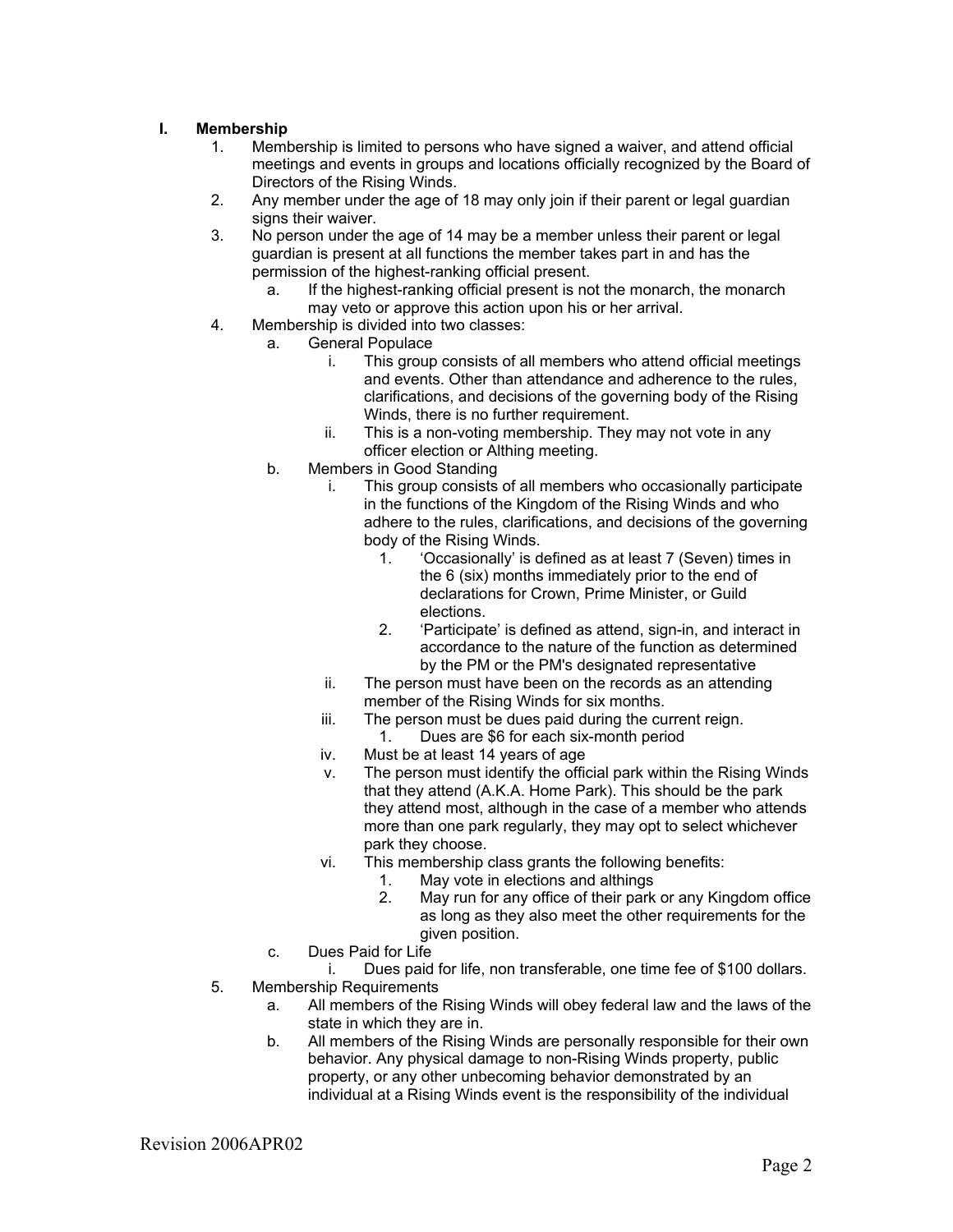alone. The Rising Winds will not be held financially or criminally responsible for such behavior

## **II. Elected Officers**

- 
- 1. The Rising Winds shall have the following officers and requirements.<br>2. The following offices may not hold any other in-game office: Monarch The following offices may not hold any other in-game office: Monarch, Regent, Prime Minister, Champion, and Guildmaster of Reeves.
	- a. Should an individual in one of these positions decide to run for another office, they shall step down from their position by the Qualifications Event prior to the election except in the event their position's term ends at the resolution of the election.
	- b. A member may only declare for one of these offices at a time and may not run for any other office simultaneously.
- 3. Monarch
	- a. Office Responsibility
		- i. The Monarch is responsible for public relations and Amtgard's interaction with mundania at Kingdom and Inter-Kingdom events. This includes but is not necessarily limited to:
			- 1. Recruiting
			- 2. Speaking to interested passersby or delegating someone required to maintain a good image in the community.
			- 3. Dealing with Police, Rangers, and whatever other forms of mundane authority need to be addressed.
		- ii. The Monarch shall preside over and conduct all ceremonies and functions.
		- iii. The Monarch shall ensure the publication of a calendar of all Kingdom events within 30 days of his or her coronation.
		- iv. At the start of his or her term, the Monarch shall sign a contract that states their fiduciary responsibility to the corporation. Each Monarch shall be held personally responsible for funds in their care and shall make amends should those funds turn up missing.
		- v. At the end of his or her term, the Monarch shall present a list of awards, titles, and honors given by him/her during his/her reign to the incoming Monarch or the Prime Minister.
		- vi. With in one month of the beginning of his/her term he Monarch shall compile all lists of awards, titles, and honors given previously for his/her records. He/She shall then forward a complete copy of that list to all of his/her Monarchs if applicable.
	- b. Office Requirements
		- i. To be eligible, the Monarch must:<br>1. Be a member in good star
			- Be a member in good standing.
			- 2. Be at least 18 years old at the time of election.
			- 3. Submit ten entries in at least 7 categories in the cultural qualifications immediately prior to the election with an average score of 3.
			- 4. Enter at least ten events during the Warskill Events.
				- *a.* A personal champion may be requested as per section "IX.1" (Events section).
			- 5. Pass the Reeves test with a score of 70% or better.
			- 6. Have a phone and working phone number.
			- 7. Should none of the candidates for this office qualify in a specific office requirement, that requirement shall be waived for the candidates.
			- 8. Must pass a Corpora test with a score of 70% or better.
	- c. Official Powers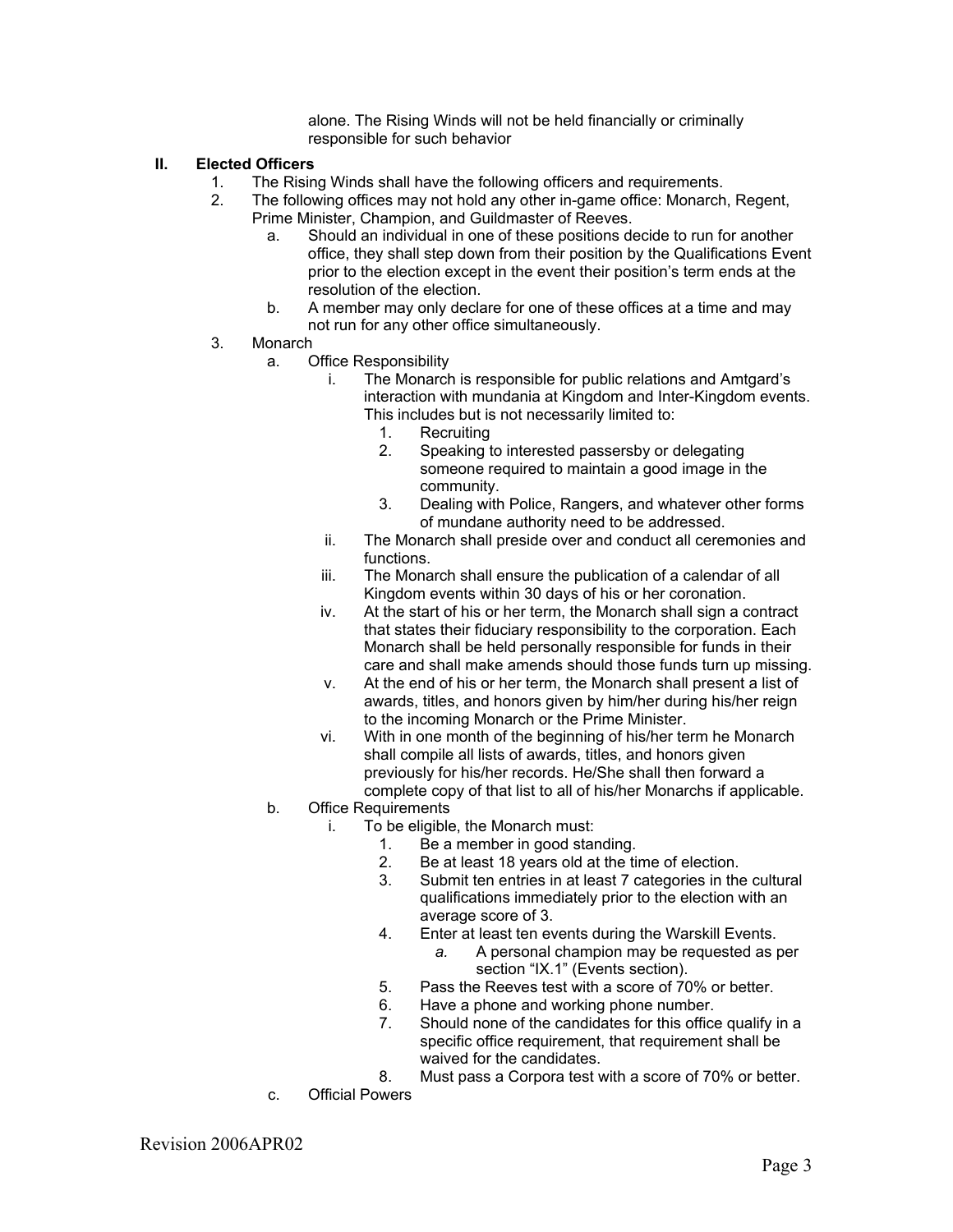- i. The Monarch shall pick his or her official title for the reign.
- ii. The Monarch will have an automatic seat on the Board of Directors.
- iii. The Monarch shall have the power to resolve any issues not covered by this document. The invocation of this power must be reported at the next scheduled Althing.
- iv. The Monarch will have the power to break ties at Althings and non-monarch elections.
- v. The Monarch is not required to pay any fees or dues during his/her term.
- vi. The Monarch may award any honor, title or award mentioned in section "VIII" (Awards section) of this document.
	- 1. Awards and honors may never be given to members of other kingdoms without the permission of the monarch of that kingdom
- vii. The Monarch may create new honors, awards, and titles. These new honors, awards, and titles may not be considered as suggested criteria for any of the four orders of knighthood.
- viii. Monarch may remove (strip) a title of honor granted by the Rising Winds or one of its subgroups from a person for repeated proven violations of the corpora and/or rulebook under the following conditions:
	- 1. Agreement of 2/3 of the majority at an Althing,<br>2. Agreement of the Prime Minister,
	- 2. Agreement of the Prime Minister,<br>3. Agreement of 4/7 of the B.O.D. if
	- Agreement of 4/7 of the B.O.D. if the person to be stripped no longer resides in the Rising Winds.
- ix. The Monarch may spend up to 10% of the treasury every month in order to run the group without an Althing vote being held.
- x. The Monarch may receive the title of Duke/Duchess after his/her term is over (or Arch Duke/Duchess for serving two or more terms).
- d. Limits of the Office
	- i. Should the Monarch miss more than four weeks in a row or twelve weeks total during their reign, he/she shall descend from office.
		- 1. Exception: Special situations will be taken into consideration by an Althing vote
	- ii. The membership may by 2/3 Althing vote of participating members in good standing remove the Monarch from office
	- iii. No Monarch may have this position for more than two consecutive terms.
- 4. Regent
	- a. Office Responsibility
		- i. Primarily responsible for fostering the Arts and Sciences in the Rising Winds.
		- ii. Assumes all duties, responsibilities, powers and limits of office of the Monarch in his/her absence.
		- iii. The Regent shall head and be responsible for the Colleges of Arts and Sciences.
		- iv. The Regent is responsible for organizing the Midreign feast and the Crown Coronation feast at the end of his/her term.
		- v. Shall be responsible for running the Dragonmaster competition during his/her reign.
		- vi. Shall be responsible for running the cultural qualifications event at the end of his/her term.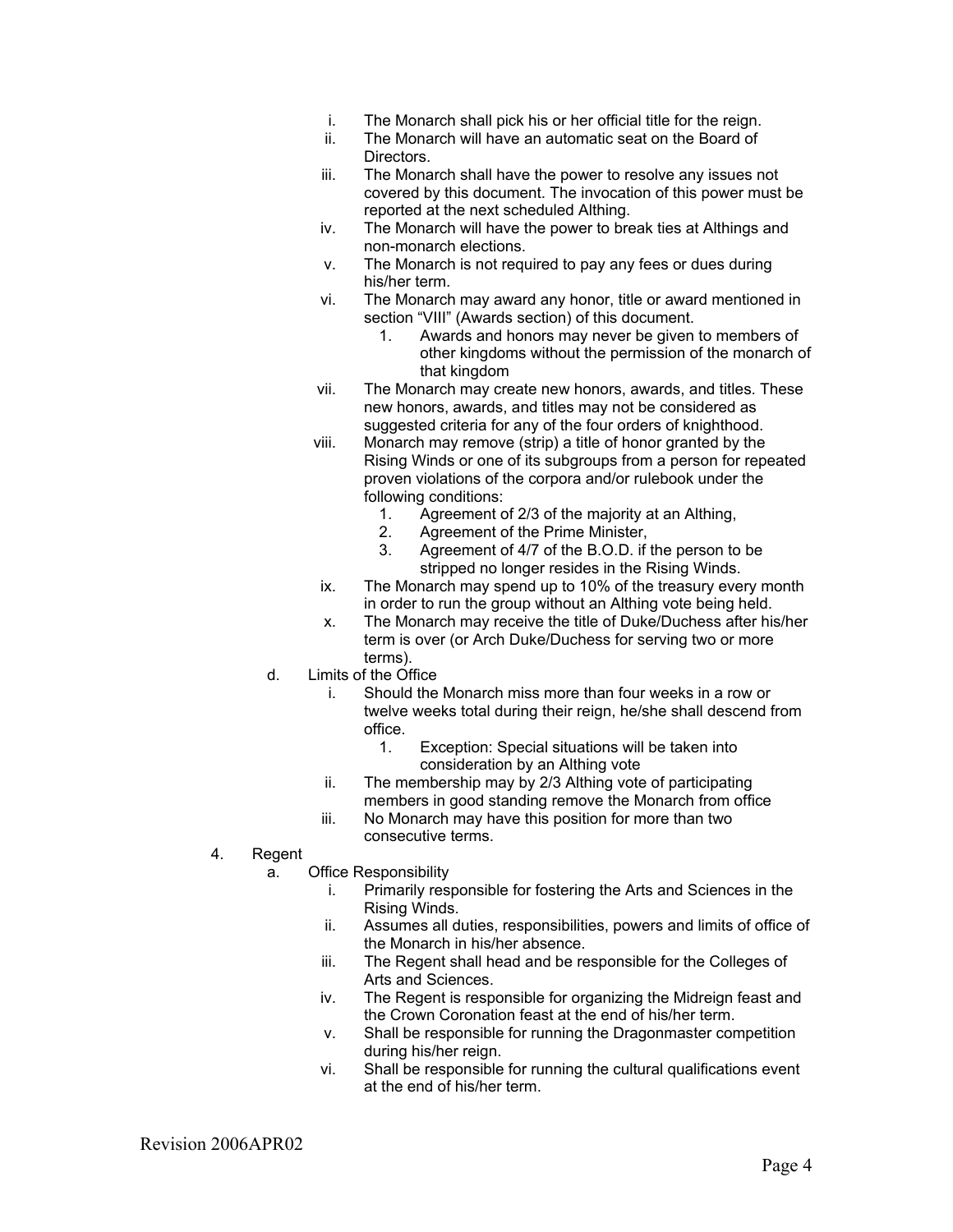- 1. Should they be running for another term or position, they shall appoint their assistant or a member in good standing to run the cultural qualifications in their stead.
- vii. At the end of his or her term, the Regent shall present a list of awards, titles, and honors given by him/her during his/her reign to the incoming Monarch or Prime Minister.
- viii. With in one month of the beginning of his/her term the Regent shall compile all lists of awards, titles, and honors given previously for his/her records. He/She shall then forward a complete copy of that list to all of his/her Regents if applicable.
- b. Office Requirements
	- i. To be eligible, the Regent must:
		- 1. Be a member in good standing.
		- 2. Be at least 18 years old at the time of election.
		- 3. Submit ten entries in at least ten categories in the cultural qualifications immediately prior to the election with an average score of 3.
		- 4. Enter at least ten events during the Warskill Events.
			- *a.* A personal champion may be requested as per section "IX.2" (Events section).
		- 5. Pass the Reeves test with a score of 70% or better.
		- 6. Must pass a Corpora test with a score of 70% or better.
		- 7. Have a phone and working phone number.
		- 8. Should none of the candidates for this office qualify in a specific office requirement, that requirement shall be waived for the candidates.
- c. Powers
	- i. Should the Monarch be removed from office, either voluntarily or forcibly, the Regent shall take the position of monarch and appoint a member in good standing to hold the position of Regent.
	- ii. The Regent may bestow the following orders:
		- 1. Dragon
		- 2. Lion
		- 3. Owl
		- 4. Rose
		- 5. Garber and Armorer credits
		- 6. Crimson
		- 7. Chamberlain (a.k.a. Smith Credit)
		- 8. Note: Awards and honors may never be given to members of other kingdoms without the permission of the monarch of that kingdom.
	- iii. The Regent is not required to pay any fees or dues during her/his term.
	- iv. The Regent may create new honors and awards in keeping with her/his duties. These new honors and awards may not be considered as suggested criteria for any of the four orders of knighthood.
	- v. The Regent may receive the title of Count/Countess after her/his term is over.
- d. Limits of the Office
	- i. Should the Regent miss more than six weeks in a row or ten weeks total during their reign, he/she shall descend from office.
		- 1. Exception: Special situations will be taken into consideration by an Althing vote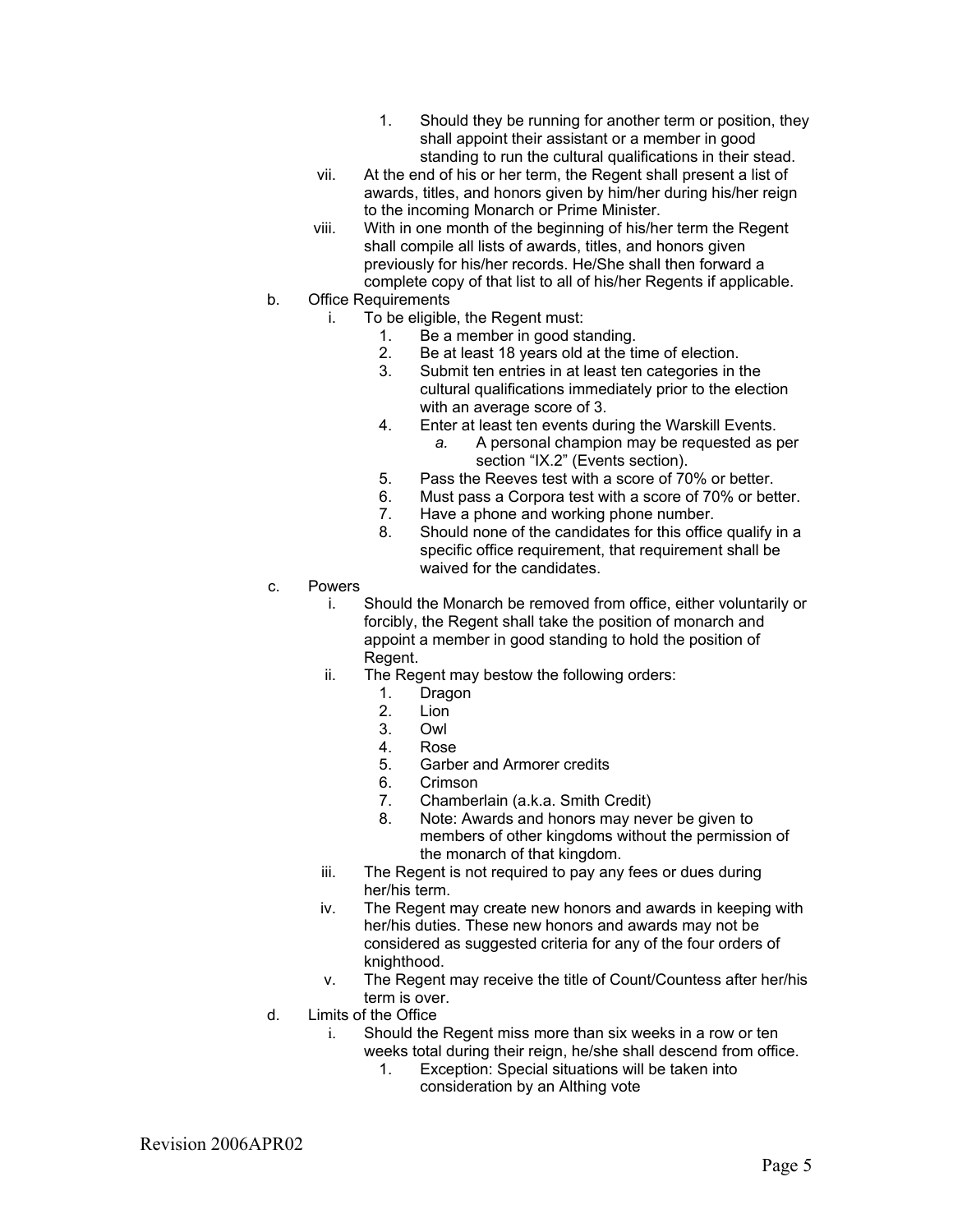- ii. The membership may by 2/3 Althing vote of participating members in good standing remove the Regent from office.
- iii. No Regent may have this position for more than two consecutive terms.
- 5. Prime Minister:
	- a. Office Responsibility
		- i. The Prime Minister is responsible for the following aspects of the group funds:
			- 1. Collection of all fees and dues<br>2. Maintain and keep accurate re
			- Maintain and keep accurate records of the group treasury
			- 3. Keep accurate records on all group income and expenditures
			- 4. Maintain accurate records on the dues paid status of all group members.
		- ii. The Prime Minister is responsible for the upkeep of the group:
			- 1. Keep records of attendance and active members.
			- 2. Keep the Member Information files on all members up to date.
			- 3. Collection of Subgroups attendance records, dues, receipts for dues, and dues paid listings.
			- 4. The Online Record Keeper (O.R.K.) shall be used by the Rising Winds and its subgroups to keep attendance records, dues, awards levels and member information.
			- 5. The Prime Minister may keep no more than (100.00) one hundred dollars cash in the coffers at any time.
				- *a.* Exceptions, events and any funds in transport to or from the bank.
		- iii. At the start of his or her term, the Prime Minister shall sign a contract that states their fiduciary responsibility to the corporation. Each Prime Minister shall be held personally responsible for funds in their care and shall make amends should those funds turn up missing.
		- iv. The unexplained loss of any major portion of dues in their care shall be cause for removal from office and disciplinary action.
	- b. Office Requirements
		- i. To be eligible, the Prime Minister must:
			- 1. Be a member in good standing.
			- 2. Be at least 18 years old at the time of election.
			- 3. Have a phone and working phone number.
			- 4. Must pass a Corpora test with a score of 70% or better.
	- c. Powers
		- i. Is not required to pay any dues or fees during his/her term.
		- ii. May receive the title of Baron/Baroness after his/her term.
		- iii. Will have an automatic seat on the Board of Directors.
		- iv. Has the power to break ties in the monarch's election.
		- v. The Prime Minister may spend up to 10% of the treasury every month in order to run the group without an Althing vote being held.
	- d. Limits of the Office
		- i. Should the Prime Minister miss more than six weeks in a row or ten weeks total during their reign, he/she shall descend from office.
			- 1. Exception: Special situations will be taken into consideration by an Althing vote.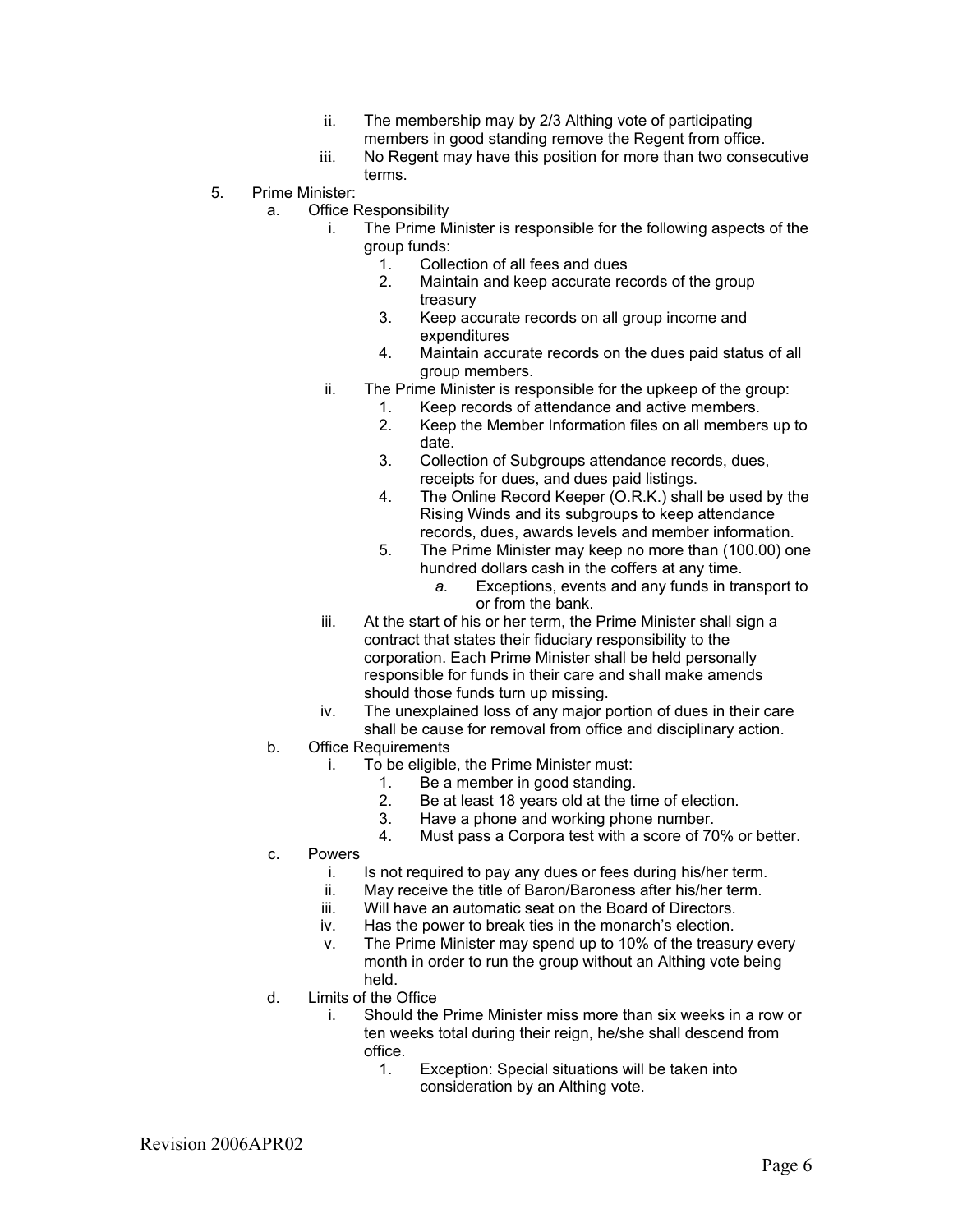- ii. The membership may by 2/3 Althing vote of participating members in good standing remove the Prime Minister from office.
- iii. No Prime Minister may have this position for more than two consecutive terms.
- 6. Order of Succession
	- a. Should the Monarch leave office in midterm for any reason, the Regent shall be appointed as Monarch for the remainder of the term.
		- i. Should the current Regent have been appointed, then an Althing shall be held and all members in good standing shall elect a new monarch.
	- b. Should the Regent leave office in midterm for any reason, the Monarch shall appoint a member in good standing to fill the role of Regent for the remainder of the term.
	- c. Should the Prime Minister leave office in midterm for any reason, the Monarch shall appoint a member in good standing to fill the role of Prime Minister for the remainder of the term. The Board must approve such appointment by majority vote. If no suitable candidate is found, the departing member may appoint a second for the same process.

# **III. Board of Directors (B.O.D.)**

- 1. Must be 18 years or older<br>2. Must pass a Corpora test
	- 2. Must pass a Corpora test by the opening of elections in order to be placed on the ballot.
		- a. Those taking the test must receive a score of 70% or better in order to pass.
		- b. Current B.O.D. members will be responsible for administering the Corpora test.
- 3. There are seven seats on the B.O.D.
	- a. One seat is held by the sitting Monarch
	- b. One seat is held by the sitting Prime Minister
	- c. Five seats are filled via open ballot for one-year terms. The annual terms shall be staggered so that there are always at least two members that were active during the preceding six months.
- 4. The B.O.D. will work with the Monarch and Prime Minister in areas where the club has dealings with various government agencies and their institutions and laws
- 5. The B.O.D. has no power to change, alter, or otherwise affect the Rulebook, Corpora, or Bylaws.
- 6. The B.O.D. has no status in the order of precedence and no jurisdiction over internal club functions
- 7. Should the BOD member miss more than six weeks in a row or twenty weeks total during a one-year term, he/she shall descend from office.
	- a. Exception: Special situations will be taken into consideration by an Althing vote
- 8. The membership may by 2/3 Althing vote of participating members in good standing remove any BOD member from office.

## **IV. Other Offices**

- 1. Champion of the Realm:
	- a. Office Responsibility
		- i. Shall maintain a lost and found for the organization.
		- ii. Shall see that all weapons and armor have been checked for safety and legality.
		- iii. Shall organize the battlegames on days when no predetermined scenarios are scheduled.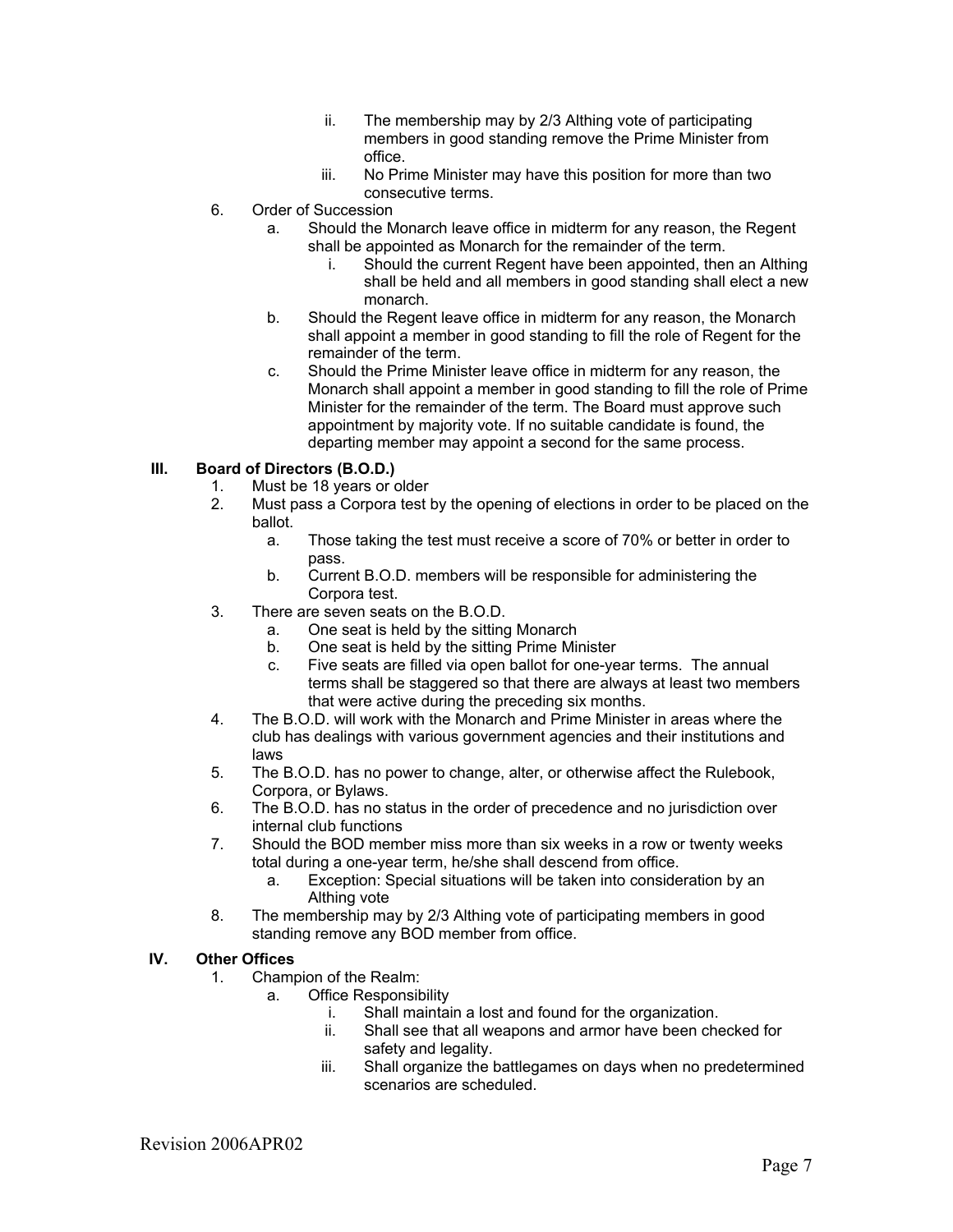- iv. Shall determine the events that comprise all Warskill events held while in office.
- b. Office Requirements
	- i. Be a member in good standing.
	- ii. Place first in the Champion's tournament at the Crown Coronation event.
	- iii. Submit five entries in the cultural qualifications immediately prior to the election with an average score of 3.
	- iv. Enter all warskill events in the cultural qualifications.
	- v. Pass the Reeves test with a score of 70% or better.
	- vi. Should none of the candidates for this office qualify in a specific office requirement, that requirement shall be waived for the candidates.
- c. Powers
	- i. The Champion may receive the tile of Defender after his/her term is over.
	- ii. Is not required to pay any dues or fees during his/her term.
- d. Limits of Office
	- i. The Champion shall not miss more than four weeks in a row or twelve weeks total else the current Weaponmaster will step into the role until a new tournament may be held.
		- 1. Exception: Special situations will be taken into consideration by an Althing vote.
- e. The membership may by 2/3 Althing vote of participating members in good standing remove the Champion from office.
- 2. Weaponmaster
	- a. The Weaponmaster is the individual who placed first in the warskill events at the Dragonmaster/Weaponmaster event held prior to Midreign.
	- b. The Weaponmaster shall assist the Champion in all duties.
	- c. If the Champion is unable to attend, the Weaponmaster will assume full responsibility.
- 3. Guildmasters
	- a. A guildmaster shall be elected from the membership of a guild during Guild Elections. A Guildmaster must be a member in good standing, pass the Reeves test, and be at least  $2^{nd}$  level.
		- i. *Should no candidate qualify, all candidates of the guild may be on the ballot.*
	- b. The guildmaster is responsible for representing the class at any rule's clarification Althings.
	- c. The guildmaster shall be able to bring rules questions before an Althing for official clarification.
	- d. Each guildmaster shall be responsible for assisting new players in learning the rules of the class and the requirements for the class.
	- e. Each guildmaster shall make certain that all class requirements are met by guild members before any battlegame. This includes garb requirements, spell books, spell lists, and any other required materials.
	- f. Each guildmaster shall be responsible for either giving a promotion test or assigning someone to give a promotion test to a qualified member of the guild.
		- i. Promotion tests are given to members of the guild who have gained enough credits, according to the official Amtgard rules, to play at the next level.
		- ii. Those taking the test must receive a score of 70% or better in order to pass.
	- g. Guildmasters may be removed by a 2/3 Althing vote of all guild participating members and approval of the Monarch and Prime Minister.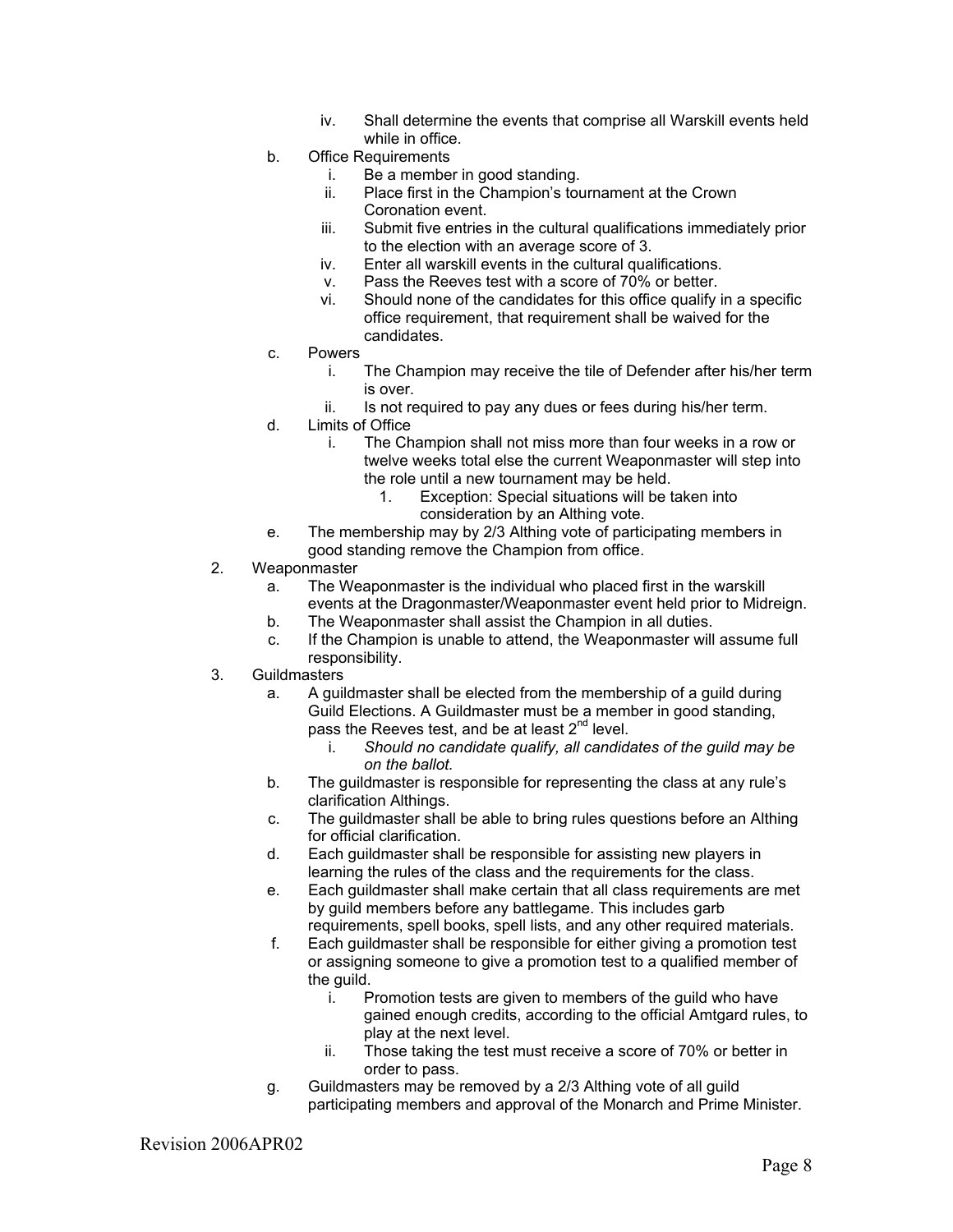- 4. Guildmasters of Reeves:
	- a. The Guildmaster shall be elected by the members of the Reeves guild during the Guild Elections.
	- b. The Guildmaster of Reeves must be a member in good standing.
	- c. Members of the Reeves Guild will consist of those who have taken the Reeves test within the past six months and passed at 75% or better.
	- d. The Guildmaster of Reeves shall work with the Monarch, Prime Minister, and Champion to ensure that the rules are applied accurately, fairly, and honestly on the battlefield.
	- e. The Guildmaster of Reeves shall work with the Champion in checking armor and weapons for safety and legality.
	- f. The Guildmaster of Reeves must make sure that there are an appropriate number of reeves at any Amtgard event, and ensure that the conduct of reeves is competent and fair.
	- g. The Guildmaster of Reeves will give the Reeve's test at Crown Qualifications, Weaponmaster/Dragonmaster, and may give the Reeve's test upon request.
	- h. The Guildmaster of Reeves will work with the Prime Minister and Monarch to rate armor.
	- i. If there is contention over a handbook rule, the GMR shall issue a temporary clarification that will be held as official until the next Althing. The Monarch has the power to overrule this temporary clarification.
	- j. The Guildmaster of reeves may be removed by a 2/3 vote of all guild members and approval of the Monarch and Prime Minister
- 5. Offices by Monarch's Appointment
	- a. The monarch shall have the ability to create and appoint any offices or ranks he desires. Ranks and offices outside those mentioned in this Corpora shall have no powers that override the Corpora.
	- b. The following offices are standard, but are not required to be filled. Each of these offices is held at the monarch's discretion. If never removed by the monarch, the office does terminate upon the Monarch's leaving office.
		- i. Captain of the Monarch's Guard:
			- 1. The Captain shall be in charge of security at all Amtgard events.
			- 2. The Captain shall ensure that the Monarch and Consort are properly escorted.
		- ii. Court Bard:
			- 1. Responsible for organization and performance of the arts at official Amtgard functions.
		- iii. Court Jester:
			- 1. Responsible for humor and levity at official Amtgard functions.
			- 2. May double as the herald for all announcements of the Crown.
		- iv. Scribe
			- 1. Is responsible for publishing a bi-monthly club newsletter.
			- 2. Is responsible for keeping a list of awards, titles, and knighthoods issued by the Monarch during the reign.
			- 3. Print any fliers, letters or other news of the Crown and Prime Minister
			- 4. Work with the Monarch and Prime Minister to maintain a yearly calendar of events.
			- 5. Keep the minutes of all Amtgard meetings and Althings.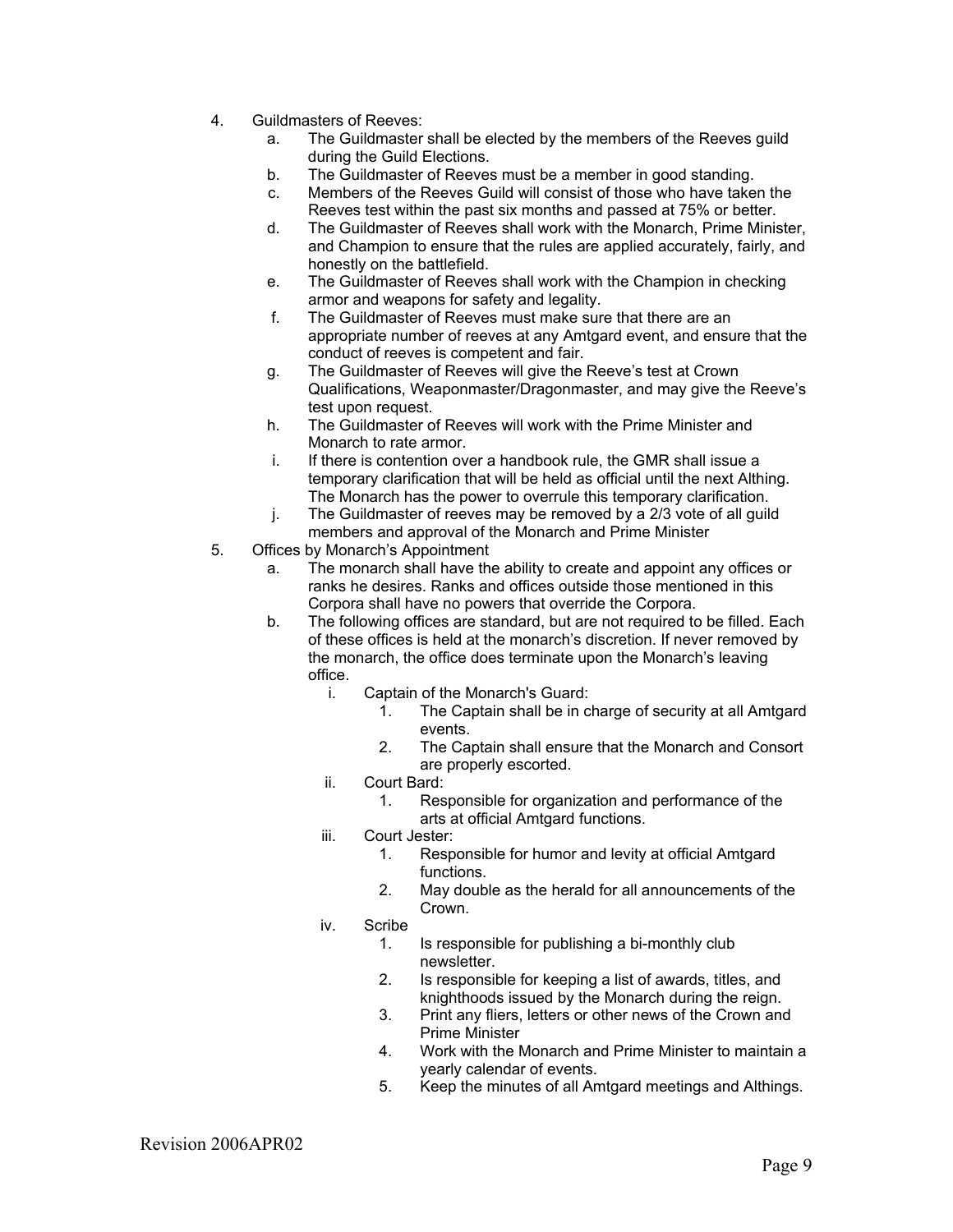- 6. Is responsible for forwarding all records to the Prime Minister.
- 7. Should the office of Scribe not be filled, the duties of the Scribe shall fall to the Prime Minister.
- 6. Offices by Regent's Appointment
	- a. The regent shall have the ability to create and appoint any offices or ranks he desires within the Colleges of Arts and Sciences. Ranks and offices outside those mentioned in this Corpora shall have no powers that override the Corpora.
	- b. The following offices are standard, but are not required to be filled. Each of these offices is held at the regent's discretion. If never removed by the regent, the office does terminate upon the regent's leaving office.
		- i. All Arts and Sciences Guildmasters. See Section V.1 for full description of duties and responsibilities
		- ii. Assistant Regent
			- 1. Is responsible for assisting the Regent in all duties, including, but not limited to: running the Qualifications Arts competition, helping with the preparation of feasts during the regent's reign, helping judge/administer the Dragonmaster competition, and helping with Arts and Sciences demos set forth by the regent.
- 7. Offices by Prime Minister's Appointment
	- a. The PM shall have the ability to create and appoint any offices or ranks he desires within the areas of administration. Ranks and offices outside those mentioned in this Corpora shall have no powers that override the Corpora.
	- b. The following offices are standard, but are not required to be filled. Each of these offices is held at the PM's discretion. If never removed by the PM, the office does terminate upon the PM's leaving office.
		- i. Assistant Prime Minister
			- 1. Is responsible for assisting the PM in all administrative duties.
		- ii. PM's Scribe
			- 1. Should the position of the Monarch's scribe not be filled, or is insufficient to fully complete their duties, the Prime Minister may elect to appoint a scribe of their own for assisting in the administrative duties of the PM.
			- 2. Responsibilities are listed under 5.b.iv.

# **V. Official Organizations**

- 1. Circle of Monarchs
	- a. The Circle of Monarchs shall consist of all monarchs of the subgroups of the Rising Winds and the Monarch of the Kingdom.
	- b. They shall hold a regularly scheduled meeting at every Coronation and Midreign.
	- c. Should the need arise; the Monarch may call for a Circle of Monarchs meeting with a 30 day notice.
	- d. Powers of the Circle of Monarchs
		- i. Acceptance of new subgroups
			- 1. Upon verification of completion of requirements by the B.O.D., the Circle of Monarchs may vote to accept a new subgroup into the Rising Winds
		- ii. Elevation of Status
			- 1. Upon verification of elevation requirements (see section X) by the Prime Minister and the recommendation of the Monarch, The Circle of Monarchs may vote to promote a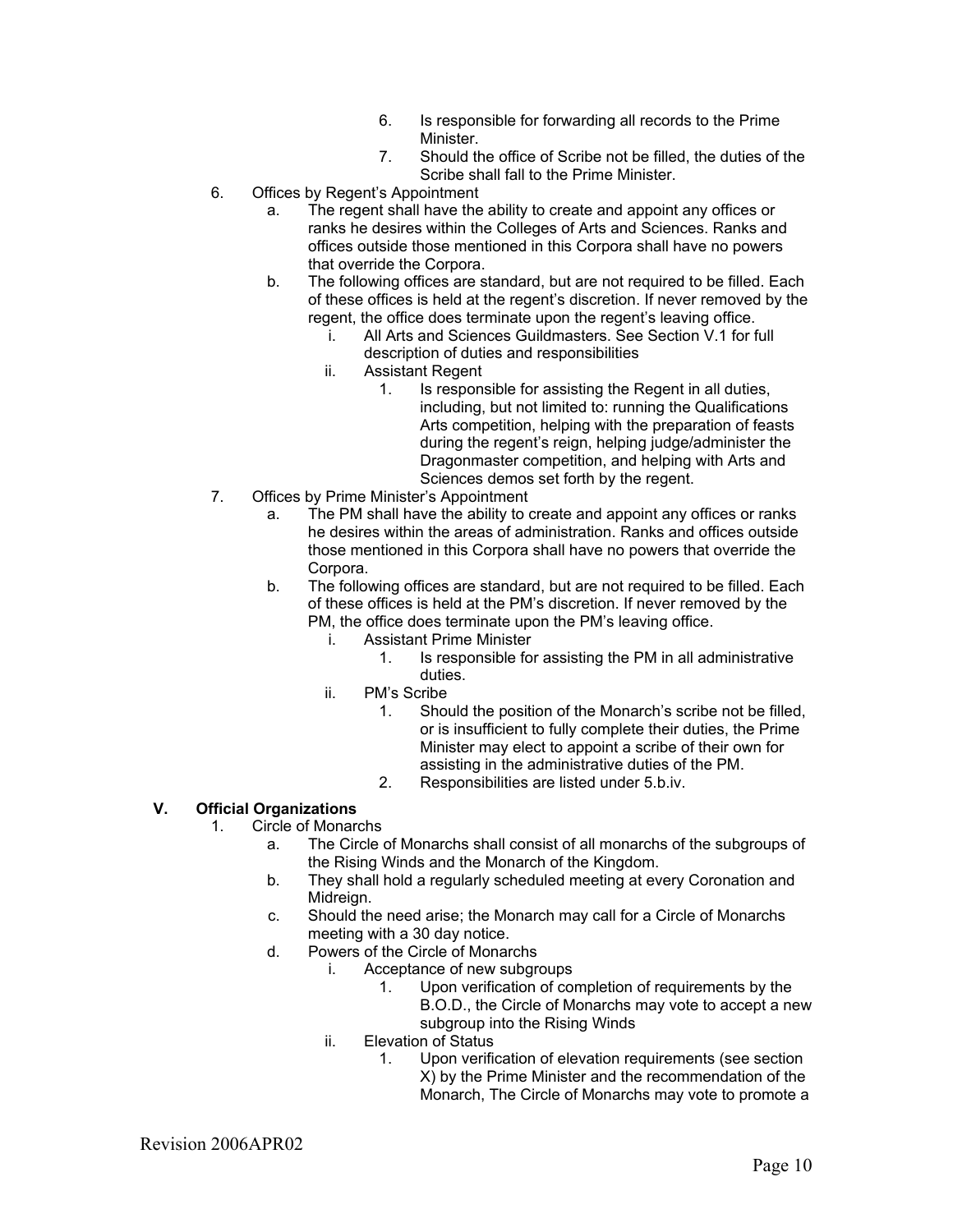subgroup to the next elevation level (e.g. Barony or Duchy).

- iii. Demotion of Status
	- 1. Should a subgroup fail to maintain qualifying numbers for twelve consecutive months; at the recommendation of the Monarch and verification by the Prime Minister, the Circle of Monarchs may vote to demote a subgroup to the previous elevation level
- iv. Removal of subgroups
	- 1. Should a subgroup fail to maintain the requirements stated within this corpora and/or at the recommendation of the Monarch, the Circle of Monarchs may vote to remove a subgroup from the Rising Winds.
- e. Circle of Monarchs Voting
	- i. At a Circle of Monarchs meeting, every subgroup monarch present, either in person or by proxy, shall have one official vote on each issue.
		- 1. Exception: The Monarch of a Principality shall be the only official vote for the entirety of their Principality.
	- ii. Circle of Monarchs decisions with regards to acceptance and elevation shall be decided by a simple majority vote. Decisions with regards to demotion and removal shall require a 2/3rds vote.
	- iii. The Monarch will have the power to break ties in a Circle of Monarchs vote.
- 2. Colleges of Arts and Sciences:
	- a. In the interest of education and demonstration, guilds shall be established for those interests covering the sciences and arts of the medieval period.
	- b. These guilds shall have a guildmaster chosen every six months at the Crown feast by the Regent
	- c. The actual guilds will be created or dissolved by order of the Regent.
	- d. The following groups may be recognized as Art guilds, but are neither requirements nor limitations on the creation of guilds by the regent.
		- i. Garbers
		- ii. Literature
		- iii. Minstrels
		- iv. Theatre
		- v. Drama
	- e. The following groups may be recognized as Science guilds, but are neither requirements nor limitations on the creation of guilds by the regent.
		- i. Heraldry<br>ii. Sages
		- Sages
		- iii. Engineers
		- iv. Gladiators
		- v. Armorers
	- f. Guildmasters are responsible for encouraging the interest, growth, and application of their particular discipline in the group.
	- g. Certain Arts and Sciences guilds have additional duties. The Regent may create additional duties as appropriate.
		- i. Garbers may inform the Regent when a garber credit should be awarded (note that garber credits may be awarded in addition to orders of the Dragon).
		- ii. Heralds shall collect and maintain the personal symbols and persona histories of all group members.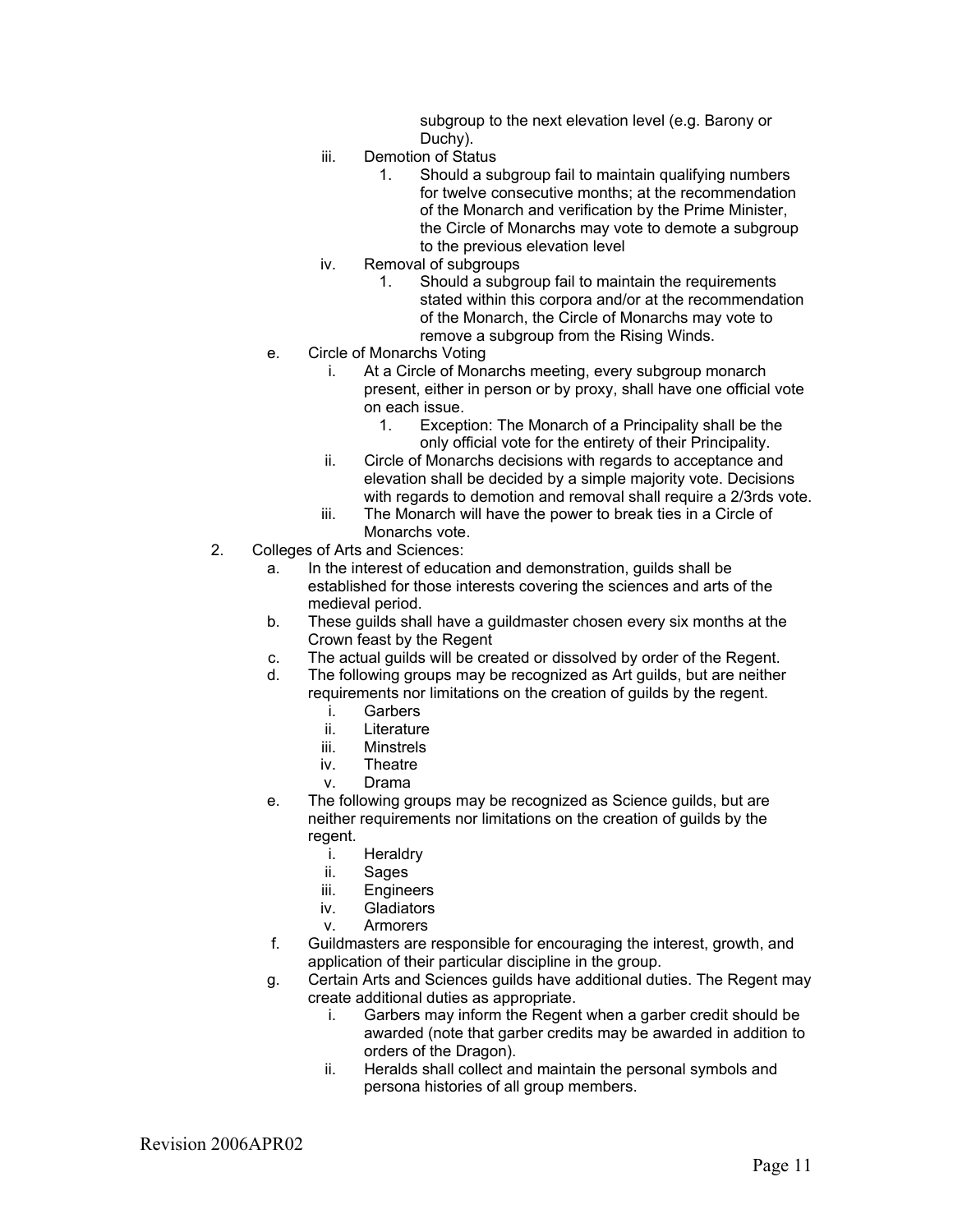- iii. Armorers may inform the Regent when an armorer credit should be awarded (note that armorer credits may be awarded in addition to orders of the Owl).
- 3. Reeves Guild:
	- a. Membership consists of those who have passed the Reeves test within the last six months with a score of 75% or better.
	- b. Though under the jurisdiction of the Monarch and the Guildmaster of Reeves, the Reeves have the following powers over the battlegames:
		- i. May add newcomers and adjust the teams to balance a game.<br>ii. May call whether a hit on a person is valid or not.
		- May call whether a hit on a person is valid or not.
		- iii. May take unsafe people or equipment off the battlefield.
		- iv. May take time off a person's death if he died especially well.
		- v. May declare a person dead if he persistently is causing problems.
		- vi. May declare the end to a game if play is stagnating.
		- vii. May appropriate additional reeves if they are needed.
	- c. Reeves are responsible for the following:
		- i. Must ensure that the games are safe to participants and bystanders.
		- ii. Shall retrieve expended and discarded equipment.
		- iii. Shall help the participants in their understanding of the games.
		- iv. Shall ensure that the quality of play is honest and in keeping with the spirit of the rules and corpora.
	- d. All members are required to reeve at least one battle game a month.
- 4. Class Guilds:
	- a. Guild is the collective name for the group of members having six or more credits in a class outlined in Amtgard's official rulebook.
	- b. No test class or alternate class may have a guild.
	- c. One must have participated in a guild in the past six months in order to vote in the election of that guild's guildmaster as well as be a member in good standing.
	- d. Each guildmaster shall be responsible for either giving a promotion test or assigning someone to give a promotion test to a qualified member of the guild.
		- i. Promotion tests are given to members of the guild who have gained enough credits, according to the official Amtgard rules, to play at the next level.
		- ii. Those taking the test must receive a score of 70% or better in order to pass.
- 5. Circle of Steel:
	- a. Shall be composed of the captains of all companies with three or more participating members.
	- b. Shall organize and orchestrate company-related activities within the group.

#### **VI. Althings:**

- 1. An Althing shall be scheduled once each month. Whether it is actually held is subject to group interest and involvement. (i.e. - if no one has business to bring before the group, then there will be no Althing for that month).
- 2. Anyone may attend, however only a member in good standing may vote.
- 3. The Monarch, Regent or Prime Minister shall act as chairperson for the meeting, in that order.
- 4. Althing Activities
	- a. Discuss and enact rule clarifications.
		- i. If there is contention over a handbook rule, the GMR shall issue a temporary clarification that will be held as official until the next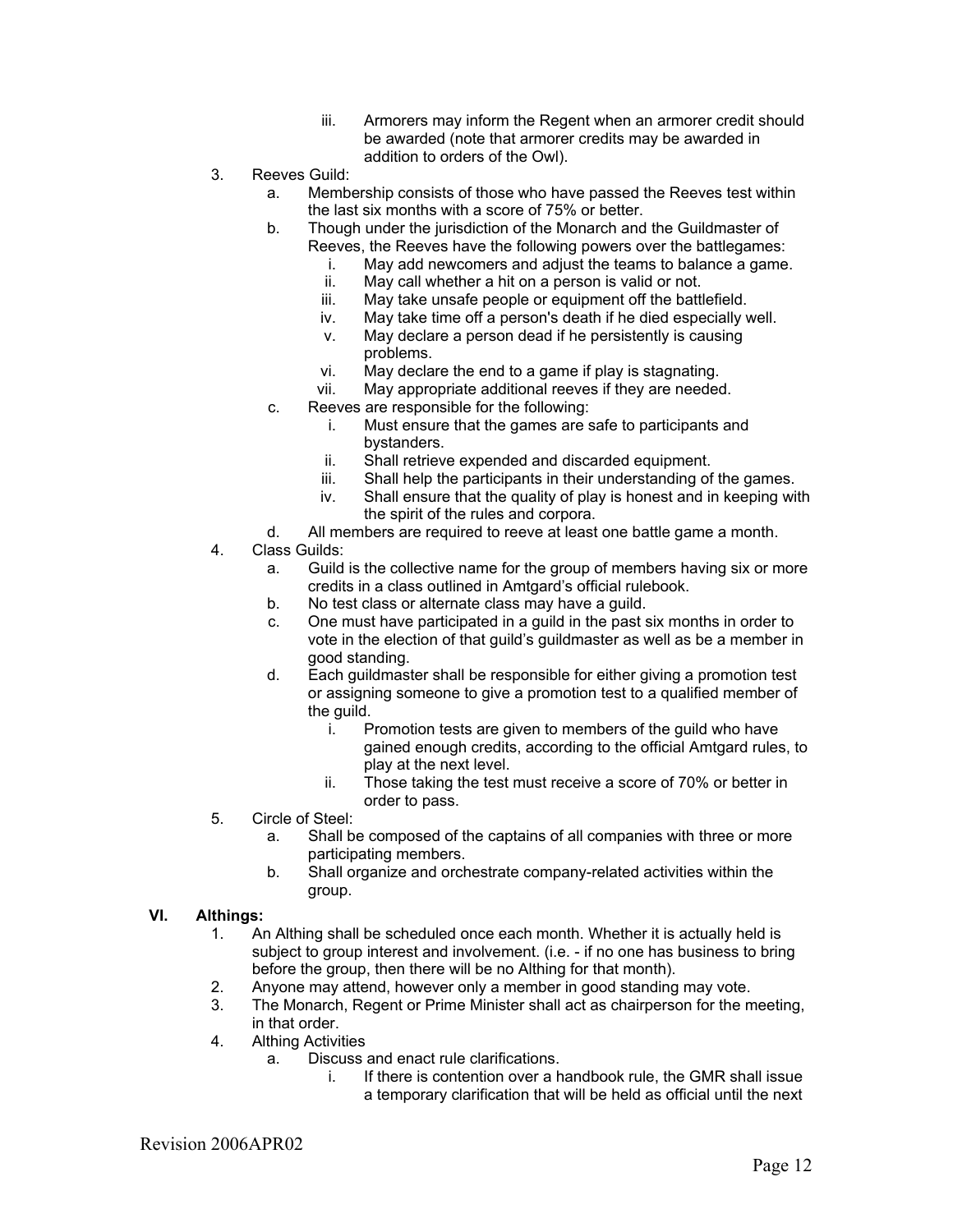Althing. The Monarch has the power to overrule this temporary clarification

- ii. Only a guildmaster of an official class or the Guildmaster of Reeves may bring up rules changes for a class. Any Guildmaster of an official class or the Guildmaster of Reeves may bring up a rules clarification concerning the general rules.
- iii. Once brought up, any attending member may speak briefly concerning the rule.
- iv. A rules clarification is adopted by majority vote.
- v. Rules clarifications may not contradict explicit wording of the official rules. A rule may be changed by an Althing decision in instances where safety is concerned.
- b. Revise and update the Corpora or Bylaws.
	- i. Any member may bring forth a motion to change the Corpora or the Bylaws.
	- ii. A motion to change the Corpora or Bylaws may only be voted on at an Althing held at a Rising Winds Kingdom Coronation.
	- iii. Any attending member may speak briefly on the requested change.
	- iv. A Corpora or Bylaws update is adopted by a  $\frac{3}{4}$  affirmative vote of participating Members in Good Standing (see section I.4.b.).
	- v. The Corpora takes precedence over any Althing decision.
	- vi. Any change to the Corpora must be written in the proper form of the Corpora.
- c. Althing Decision
	- i. An Althing decision is a motion that passes a simple majority vote of participating members in good standing and is not a change to the Corpora or Bylaws.
	- ii. An Althing decision may not change, hinder, or add to any part of the Corpora or Bylaws.
	- iii. Examples of Althing decisions are:
		- 1. Discuss and vote on major expenditures (greater than 10%) of the group treasury. Such expenditures are approved by a majority vote of participating members in good standing.
		- 2. Discuss and vote on any issue. This vote may override any decision made by any officer as well as remove officers as outlined by their office.
- d. Althing votes shall be either for or against, abstentions shall not be counted for the purposes of determining the outcome of voting.
- e. Althing rules of order may be set down by the Crown. The Champion is responsible for enforcement.
- 5. All Althing agenda items must be phrased such a way to render either a "for" or "against" vote.

## **VII. Elections:**

- 1. Crown Elections
	- a. The Prime Minister will submit to the RWBOD Chairman a list of all members in good standing by midnight the day of Crown Qualifications. This list will also be posted to the Rising Winds Yahoo Group.
	- b. Only members in good standing included on the list submitted by the Prime Minister may participate in the Crown elections as candidates or voters. Candidates must fulfill all other requirements for office.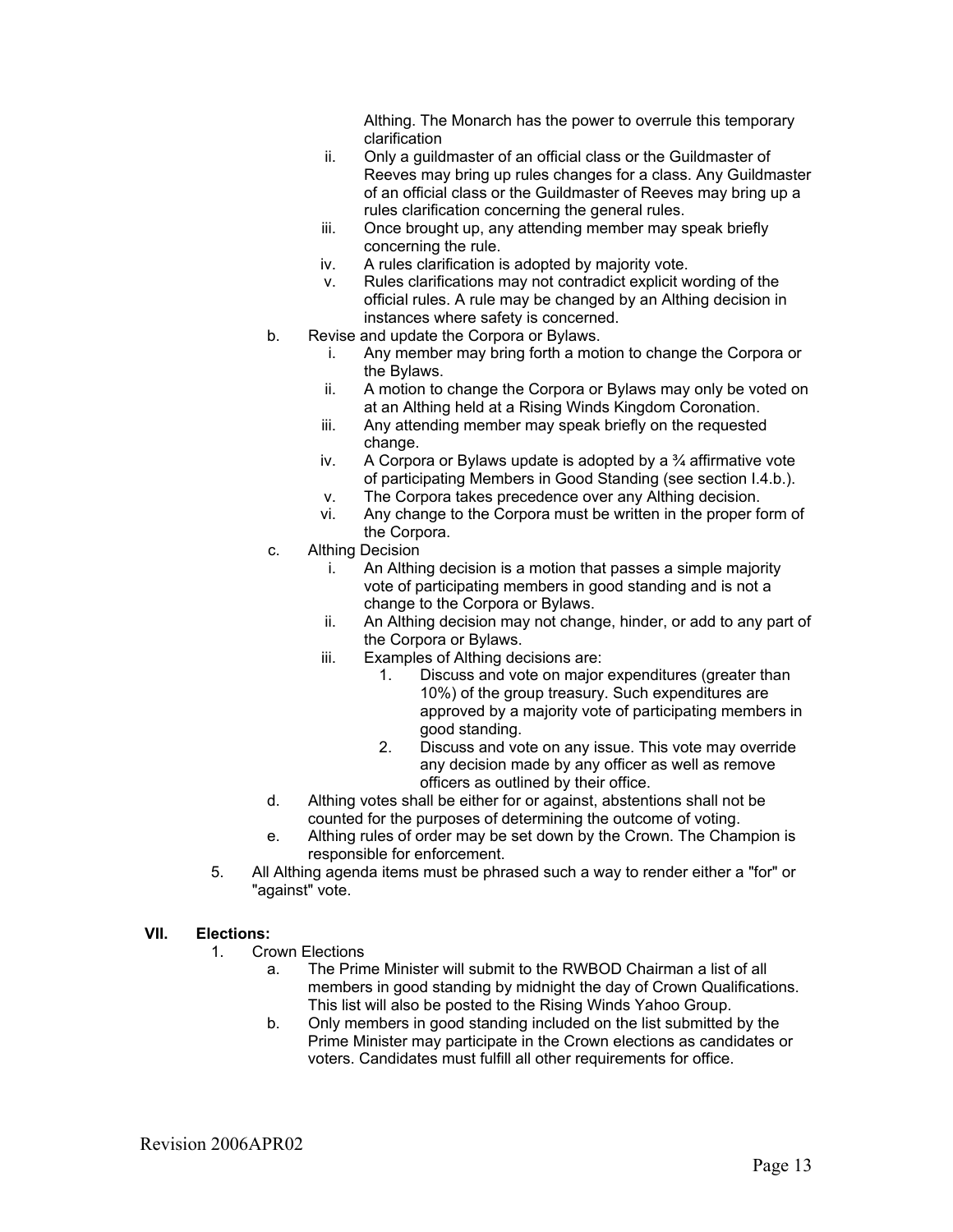- c. The Prime Minister shall hold declarations for offices for two weeks prior to Crown Qualifications and shall close declarations at midnight on the day of Qualifications.
- d. The Prime Minister and the Guildmaster of Reeves shall hold Crown Elections for two weeks following Crown Qualifications and the determination of eligibility of the contestants.
- 2. Prime Minister Election
	- a. The Prime Minister will submit a list of all members in good standing to the RWBOD Chairman by midnight the day of Weapon Master/Dragon Master. This list will also be posted to the Rising Winds Yahoo Group.
	- b. Only members in good standing included on the list submitted by the Prime Minister may participate in the Prime Minister election as candidates or voters. Candidates must fulfill all other requirements for office.
	- c. The Monarch shall hold declarations for candidates for two weeks prior to Weaponmaster/Dragonmaster and shall close declarations at midnight on the day of Weaponmaster/Dragonmaster.
	- d. The Monarch and the Guildmaster of Reeves shall hold Prime Minister Elections in conjunction with Guild Elections.
- 3. Guild Elections
	- a. Only members in good standing included on the list submitted by the Prime Minister as required above may participate in the Guild elections as a candidate or voter. Candidates must fulfill all other requirements for office. Voters must fulfill all other requirements to vote for a specific guild master position.
	- b. The Prime Minister shall hold declarations for Guild Masters for two weeks prior to Weaponmaster/Dragonmaster and shall close declarations at midnight on the day of Weaponmaster/Dragonmaster.
	- c. The Prime Minister and the Monarch shall hold Guild Elections for two weeks following Weaponmaster/Dragonmaster and the determination of eligibility of the contestants.
- 4. B.O.D. Elections
	- a. Only members in good standing included in the list submitted by the Prime Minister as required above may participate in B.O.D. elections as a candidate or voter. Candidates must fulfill all other requirements for office.
	- b. B.O.D. elections shall be held twice per year. Three seats will be elected in conjunction with the June Prime Minister and Guild Elections and two seats will be elected in conjunction with the November Prime Minister and Guild elections.
	- c. The Prime Minister shall hold declarations for B.O.D. seats for two weeks prior to Weaponmaster/Dragonmaster and shall close declarations at midnight on the day of Weaponmaster/Dragonmaster.
	- d. The Prime Minister and the Monarch shall hold B.O.D elections for two weeks following Weaponmaster/Dragonmaster.
- 5. The winner of any election requires a simple plurality vote (more votes than the next highest vote-getter).
- 6. The Monarch shall break any tie votes in an election except in the case of election of the Monarch. The Prime Minister shall cast the deciding vote in case of a tie in the race for Monarch.
- 7. A member may only vote for officers in their subgroup and the officers of the Rising Winds.
	- a. Exception: A subgroup that is a member of a principality may vote for officers in their subgroup, their principality, and the officers of the Rising Winds.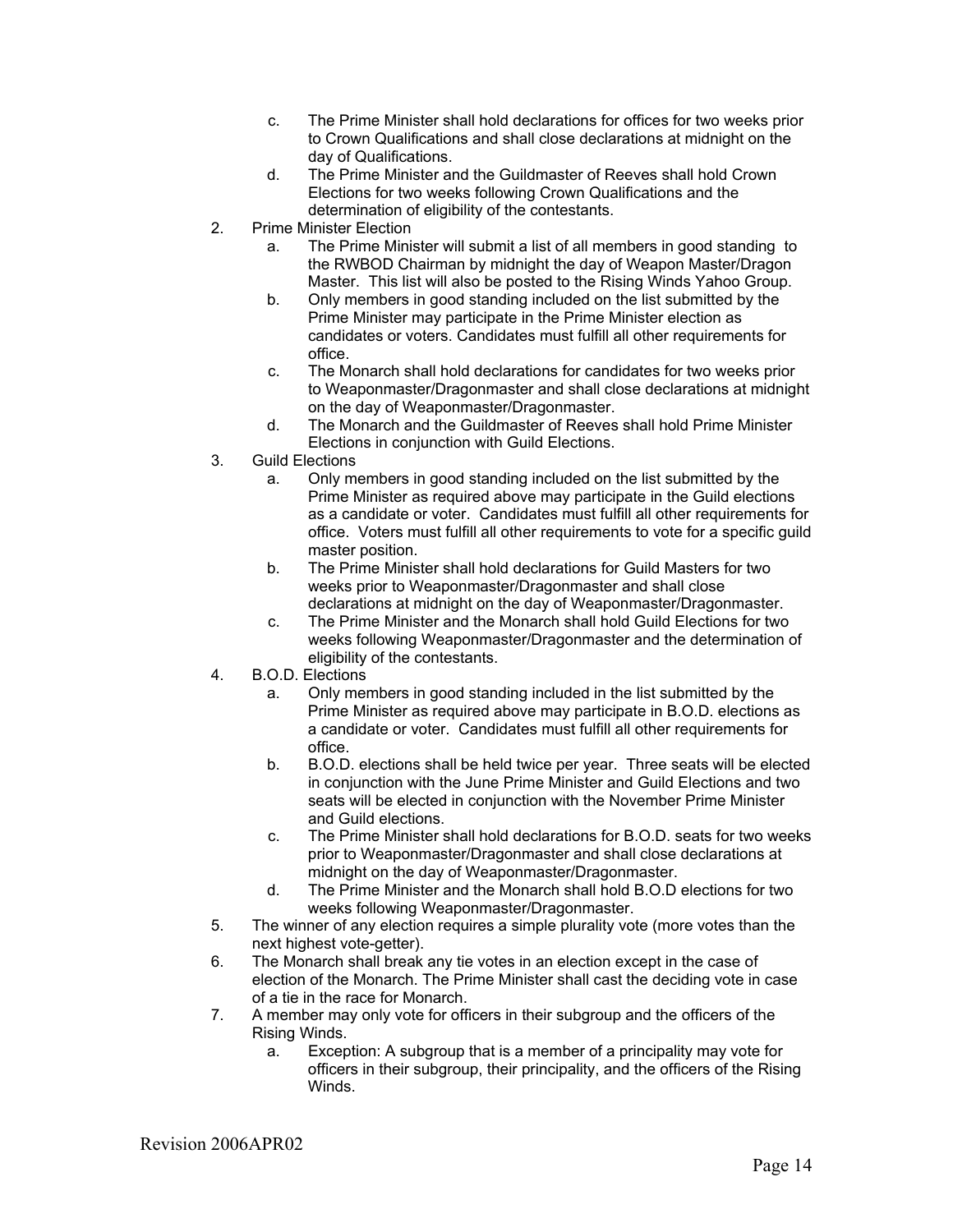# **VIII. Awards and Honors**

- 1. Orders of all types, when awarded at higher levels, should be harder to attain.
- 2. Knighthood
	- a. The Monarch may knight people (other than themselves) into any of the four categories.
	- b. If the current Monarch is not a knight, he/she should appoint a Knight to perform the knighting ceremony.
	- c. Although not required, candidates for Knighthood should have achieved the criteria listed and have the approval of a majority of the voted RW Knights Circle.
	- d. Note Achievement of the criteria set forth does not automatically grant **Knighthood**
	- e. If there is any dispute about a Knighthood, a formal complaint and/or petition must be submitted to the Monarch and Prime Minister
	- f. A Knight may choose to take one or more squires.
		- i. The garb of a squire is a red belt
	- g. The Orders of Knighthood
		- i. Knight of the Crown A civil order for serving in the highest club offices
			- 1. Colors: white trimmed with gold<br>2. Requirements: complete two ter
			- Requirements: complete two terms as the Monarch or serve in two of the following four kingdom positions: Monarch, Prime Minister, Regent and Champion
		- ii. Knight of the Flame A service order for contributions to the club
			- 1. Colors: white trimmed with red
			- 2. Requirements: Masterhood in at least one of the following three areas: Rose, Lion, Smith
		- iii. Knight of the Serpent An achievements order for excellence in the arts and/or sciences
			- 1. Colors: white trimmed with green
			- 2. Requirements: Masterhood in at least one of the following four areas: Dragon, Owl, Garber, Armorer
		- iv. Knight of the Sword A military order for fighting skills and battlefield prowess
			- 1. Colors: white trimmed with silver
			- 2. Requirements: any two of the following honors: Warlord, Defender, Weaponsmaster (equivalent tournament and/or battlefield skills will be considered)
- 3. Titles of Nobility and Lesser Titles of Honor
	- Listings are in the format: Title (Equivalents.)
		- a. Duke/Duchess (Doge, Dux, Herzog)
			- i. Suggested criteria: serve the club six months as Monarch
		- b. Count/Countess (Earl, Comes, Comite Graf, Jarl)
			- i. Suggested criteria: serve the club six months as Regent
		- c. Marquis/Marquise (Markgraf, Marchioness {feminine}, also roughly equivalent to Margrave, Mark)
			- i. Suggested Criteria: serve in each of the following: Monarch, Regent, Prime Minister
		- d. Viscount/Viscountess (Vocomte)
			- i. Suggested criteria: have held the following positions: Champion, **Weaponmaster**
		- e. Baron/Baroness (Thane, Daimyo)
			- i. Suggested criteria: serve the club six months as Prime Minister. Also awarded for six months service as Duke of a Duchy
		- f. Baronet (none)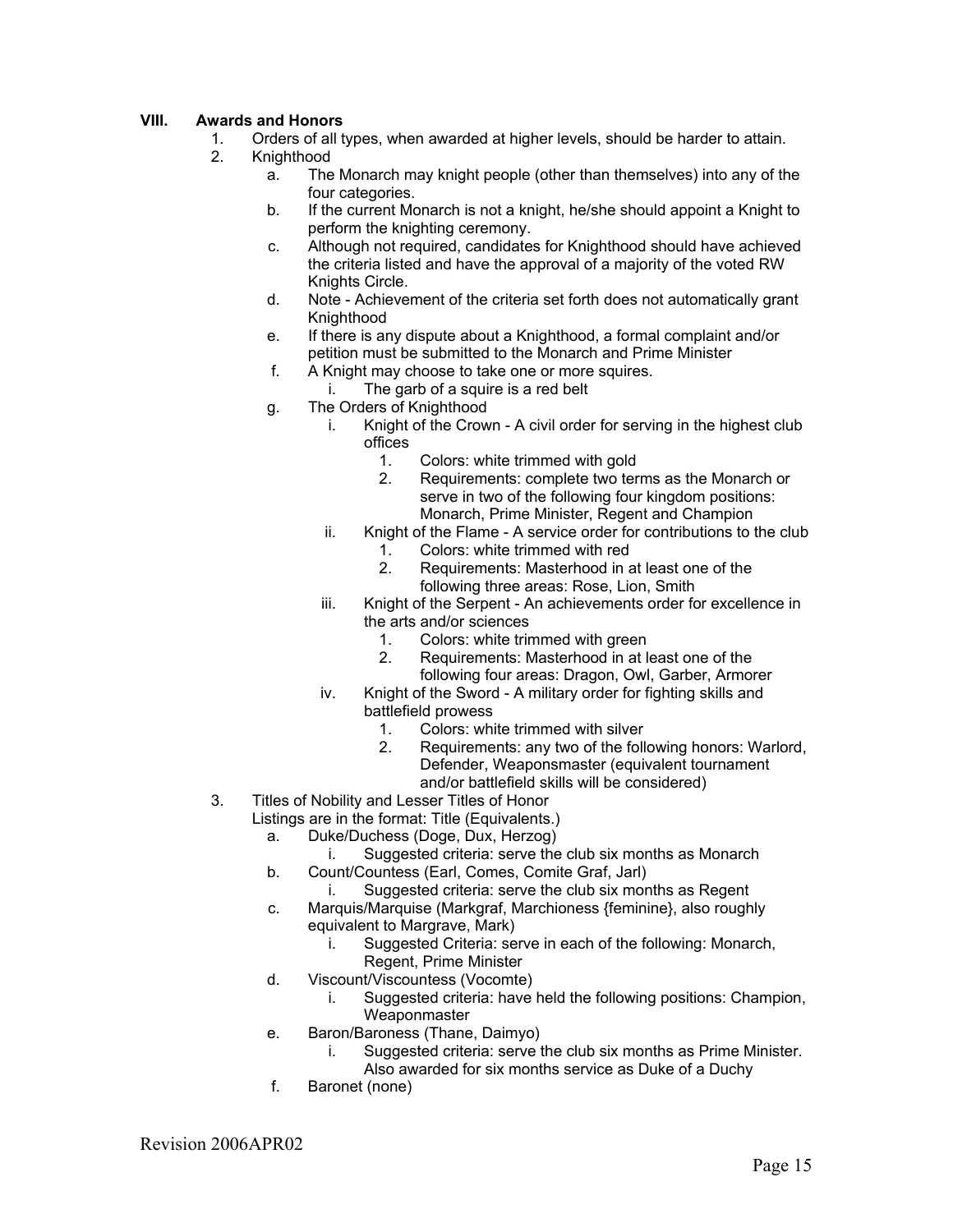- i. Suggested criteria: serve in a pro-tem positions for any of the following positions: Monarch, Regent, Prime Minster, or Champion. Also awarded for six months service as Baron of a Barony or Regent of a Duchy
- g. Lord/Lady (none)
	- i. Suggested criteria: discretion of the Monarch (service to the club). Also awarded for six months service as PM of a Duchy, Regent of a Barony, or Sheriff of a Shire.
- h. Defender (none)
	- i. Suggested criteria: serve the club six months as Champion
- i. Master (none)
	- i. Suggested criteria: discretion of the Monarch (service to the club). Also awarded for six months service as Champion of a Duchy, PM of a Barony, or Regent of a Shire.
- j. Esquire (none)
	- i. Suggest criteria: discretion of the Monarch (service to the club). Also awarded for six months service as Champion of a Barony or Shire, or as PM of a Shire.
- 4. Masterhood in the Service Guilds and Orders
	- a. Awarded by the Monarch for achieving the criteria set forth
	- b. Denotes excellence in contributions to the club in the area listed (see explanations of the orders themselves)
	- c. Specific types of Masterhood:
		- i. Armorer 12 Armorer credits
		- ii. Dragon 10 orders of the Dragon
		- iii. Garber 12 Garber credits
		- iv. Griffon 10 orders of the Griffon
		- v. Lion 10 orders of the Lion
		- vi. Owl 10 orders of the Owl
		- vii. Reeve 12 weeks experience as a reeve
		- viii. Rose 10 orders of the Rose
		- ix. Smith 12 Smith Credits
		- x. Warrior (designated title: Warlord)  $10<sup>th</sup>$  level order of the warrior
- 5. Masterhood in the Fighting Guilds
	- a. Awarded to the outstanding members of each guild.
	- b. Awarded by the Monarch with the consent of the Prime Minister and Guildmaster of the involved class.
	- c. Does not grant any special play abilities beyond those normally available to a non-master.
	- d. Masters are entitled to wear on their garb a slash or stripe of that Guild's color as denoted in the accompanying table. If this stripe is inset on a belt or sash of the same color, then black or white borders may delineate it.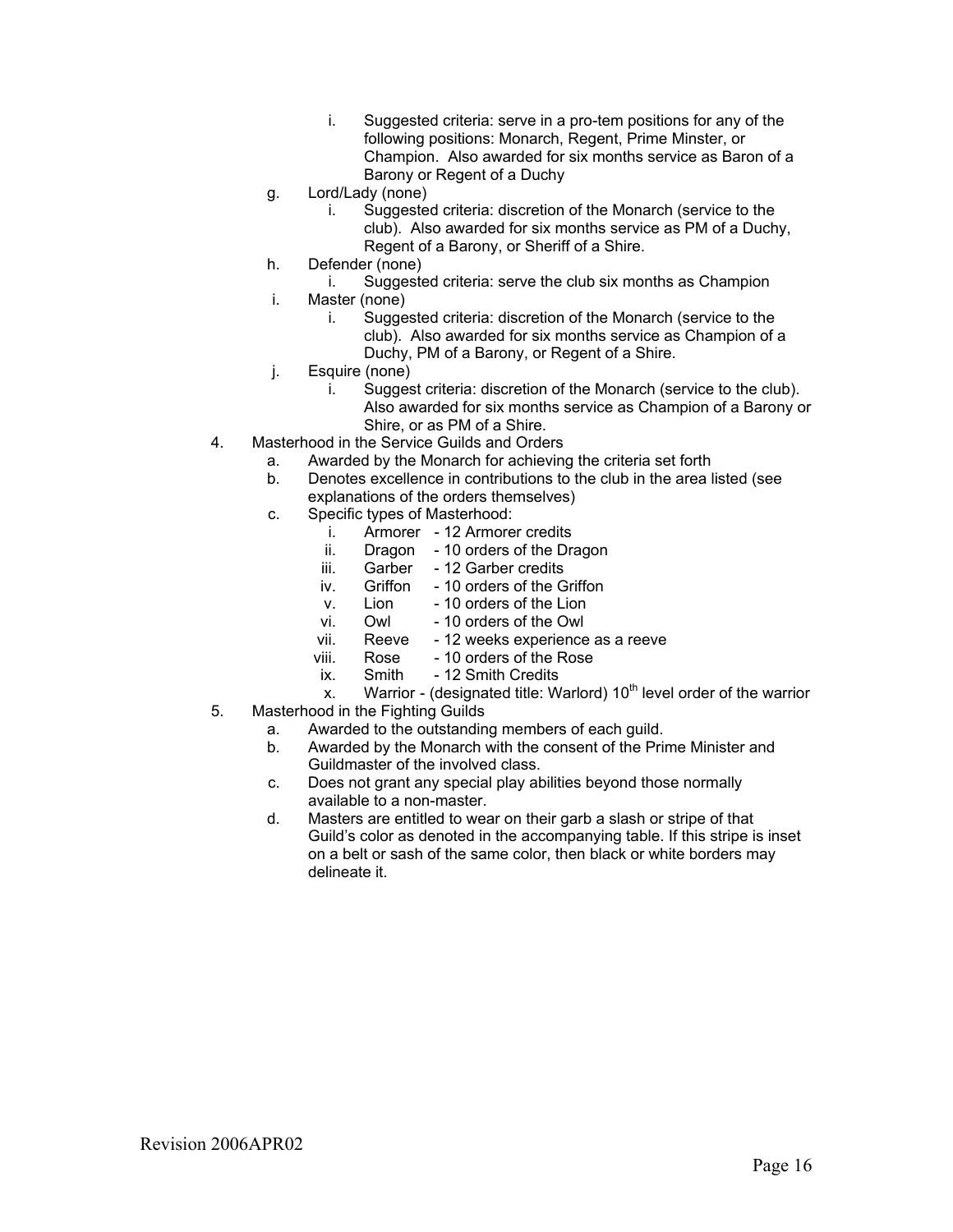| Belt favor colors for the Fighting Classes |                         |                                |  |  |
|--------------------------------------------|-------------------------|--------------------------------|--|--|
| <b>Class</b>                               | <b>Belt Favor Color</b> | <b>Reason for Color</b>        |  |  |
| Anti-Paladin                               | Purple/Black            | Royalty and Evil               |  |  |
| Archers                                    | White                   | <b>Fletching of Arrows</b>     |  |  |
| Assassins                                  | Black                   | Death                          |  |  |
| <b>Barbarians</b>                          | Orange                  | Color of burning ruins         |  |  |
| Bards                                      | Blue                    | <b>Bardic Blue</b>             |  |  |
| Druids                                     | <b>Brown</b>            | Tree's and Earth               |  |  |
| Healers                                    | Red                     | The Blood they clean up        |  |  |
| Monks                                      | Gray                    | Humble Beginnings              |  |  |
| <b>Monsters</b>                            |                         |                                |  |  |
| Paladins                                   | Purple/White            | Royalty and Good               |  |  |
| Scouts                                     | Green                   | Woodlands                      |  |  |
| Warrior                                    | Silver                  | <b>Steel and Armour</b>        |  |  |
| Wizard                                     | Yellow                  | <b>Enchantments and Spells</b> |  |  |

- 6. Awards
	- a. Armorer Credit
		- i. Awarded by Monarch or Regent.
			- ii. Awarded as recognition for constructing superior armor or weapons.
			- iii. May be awarded in addition to orders of the Owl.
	- b. Order of the Crimson
		- i. Awarded by Monarch or Regent
		- ii. Awarded as recognition for service to the club (but not enough for a Rose)
		- iii. Note: for all intents and purposes, 1 (one) Crimson =  $\frac{1}{4}$  (onefourth) of a Rose
		- iv. No officer may award a Crimson if the recipient's combination of Crimsons and Roses would be above the level of award allowable for the officer's sub-group status.
	- c. Order of the Cyclone
		- i. Awarded by Monarch
		- ii. Awarded as recognition for good preparations (garb, armor, weapons, and/or knowledge of the rules)
		- iii. Limitations: must be a newcomer (first six months)
	- d. Order of the Dragon
		- i. Awarded by Monarch or Regent
		- ii. Awarded as recognition for outstanding achievements in the arts (garb, art, music, etc.)
	- e. Order of the Dreamkeeper
		- i. Awarded by Monarch
			- ii. Awarded as recognition for outstanding contributions to the atmosphere of Amtgard
		- iii. May only be given once during a Monarch's reign.
	- f. Order of the Flame
		- i. Awarded by Monarch
		- ii. Awarded as recognition of a group of people (company,
		- household, etc.) for outstanding contributions to Amtgard iii. May only be given once during a Monarch's reign.
	- g. Garber Credit
		- i. Awarded by Monarch or Regent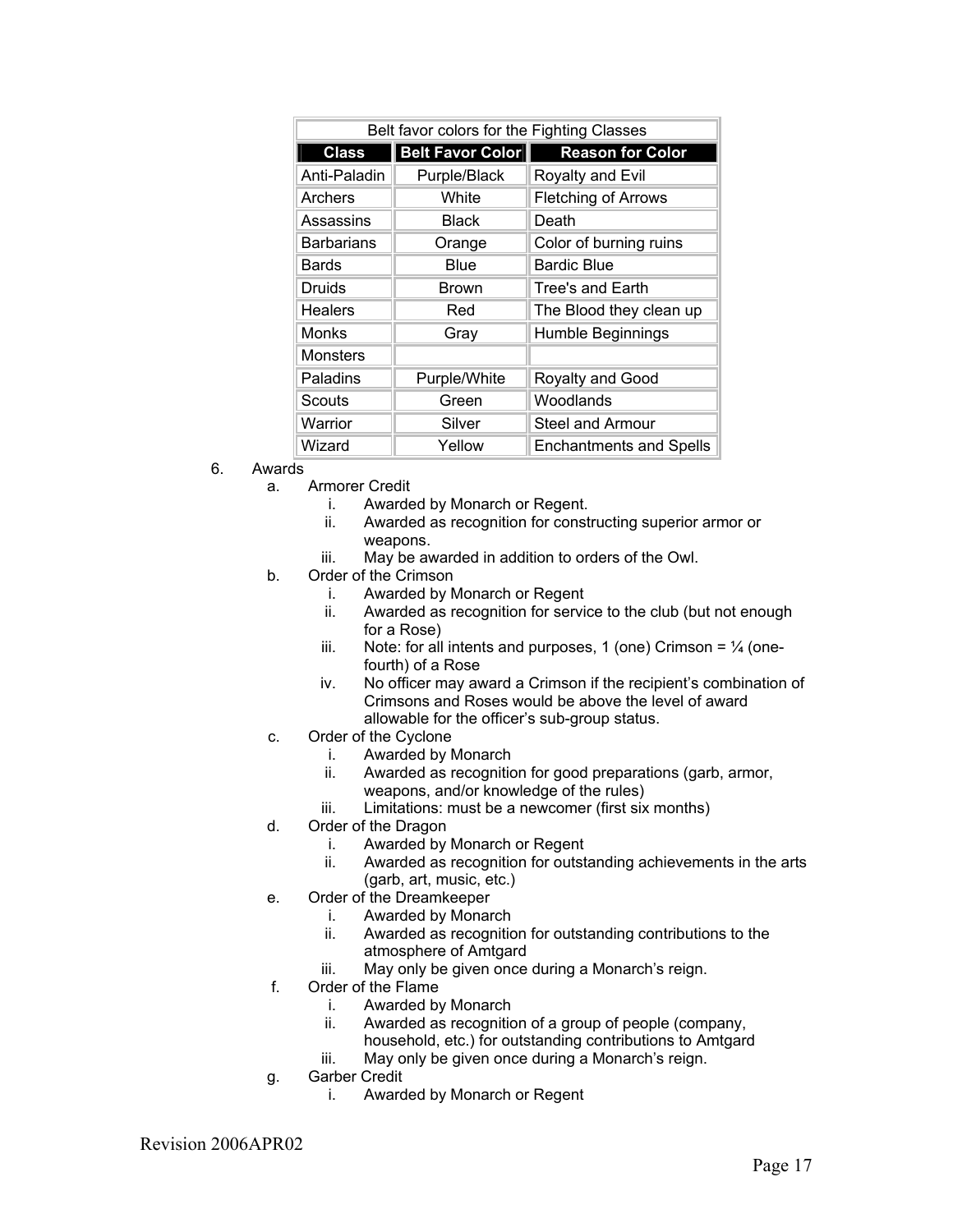- ii. Awarded as recognition for making nice garb for others, making superior garb for oneself, or (cloth) flag construction
- iii. May be awarded in addition to orders of the Dragon
- h. Gladius
	- i. Awarded by Monarch.
	- ii. Awarded as recognition for excellent death on the battlefield or tournament field.
- i. Order of the Gryphon
	- i. Awarded by Monarch.
	- ii. Awarded in recognition of courage, chivalry, and honor on the battlefield.
- j. Hellrider
	- i. Awarded by Monarch.
	- ii. Awarded as recognition for withstanding a serious accident, major transportation problems, or overcoming overwhelming odds en route to an attended Amtgard function.
- k. Order of the Hydra
	- i. Awarded by Monarch.
	- ii. Awarded as recognition for entering enough Crown
	- Qualifications events to qualify for the Crown tourney. iii. May only receive one Hydra per Crown Qualifications.
- l. Order of the Jovious
	- i. Awarded by Monarch.
	- ii. Awarded in recognition of outstanding attitude.
	- iii. May be given only once in each Monarch's reign
- m. Order of the Lion
	- i. Awarded by Monarch or Regent.
	- ii. Awarded as recognition for displaying outstanding traits of service and loyalty to the club
- n. Order of the Mask (Masque)
	- i. Awarded by Monarch.
	- ii. Awarded in recognition of outstanding portrayal of persona
	- iii. May be given only once in each Monarch's reign
- o. Order of the Owl
	- i. Awarded by Monarch or Regent.
	- ii. Awarded as recognition for outstanding achievements in the sciences (armor, construction, etc.)
- p. Order of the Phoenix
	- i. Awarded by Monarch
	- ii. Awarded as recognition for voluntarily protecting the Crown (by filling in for absent guard members)
- q. Order of the Rose
	- i. Awarded by Monarch or Regent.
	- ii. Awarded as recognition for beneficial service to the club
- r. Chamberlain (AKA Smith Credit)
	- i. Awarded by Monarch or Regent.
	- ii. Awarded as recognition for sponsoring any significant Amtgard event, publication, workshop, or for any other comparable service to the club.
- s. Walker of the Middle
	- i. Awarded by Monarch.
	- ii. Awarded as recognition for exemplification of the ideals and conduct of reeves
- t. Order of the Warrior
	- i. Awarded by Monarch.
	- ii. Awarded as recognition for fighting ability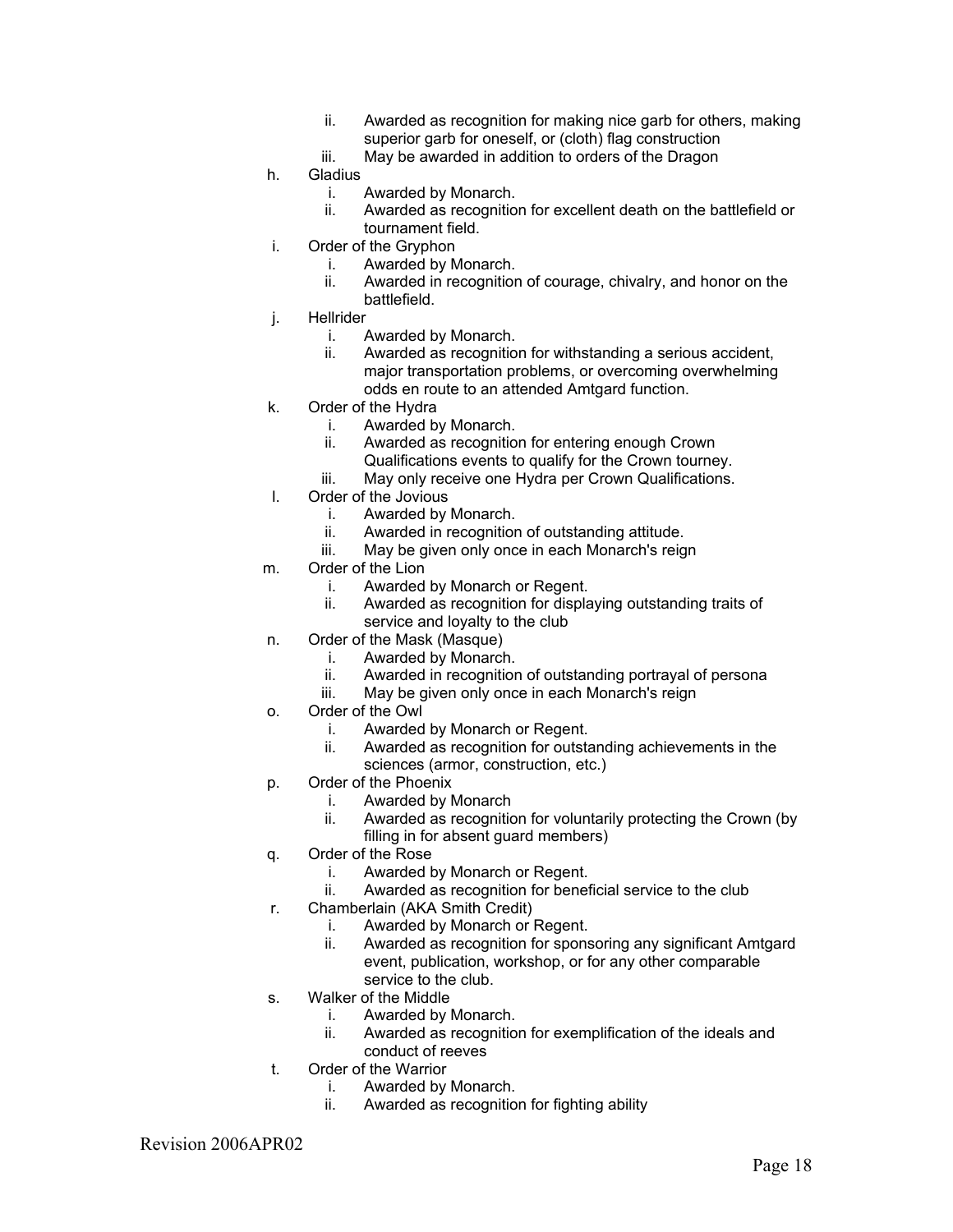- iii. Limitations: it is increasingly difficult to attain criteria for higher levels.
- iv. Note: Battlefield commendations may also be given with orders above 5th level only awarded for outstanding success in games, quests or tournaments. The higher the level, the harder it is to achieve more orders of the warrior. No one has ever achieved Warlord status  $(10^{th}$  level or higher) without winning at least two major tournaments.

| Level | <b>Belt favor</b>           | <b>Animal</b>        | Straight<br>Wins |
|-------|-----------------------------|----------------------|------------------|
|       | Green                       | Snake                | 3                |
| 2     | Blue                        | boar                 | 5                |
| 3     | Red                         | mongoose             | 7                |
| 4     | <b>Brown</b>                | bear                 | 9                |
| 5     | Rust                        | hawk                 | 11               |
| 6     | Grey                        | wolf                 | 13               |
| 7     | Orange                      | tiger                | 15               |
| 8     | <b>Black</b>                | panther              | 17               |
| 9     | Purple                      | dragon               | 19               |
| 10    | Red with a<br>yellow border | phoenix<br>(Warlord) | 21               |

- u. Order of the Zodiac
	- i. Awarded by Monarch
		- ii. Awarded in recognition of outstanding contributions in any one month
	- iii. May only be awarded once per month.

#### **IX. Events**

- 1. Crown Qualifications:
	- a. Qualifications will be held every six months, four weeks prior to the Crown Coronation.
	- b. Cultural Events shall be set forth by the current Regent.
	- c. Warskill Events shall be set forth by the current Champion.
	- d. Any member may enter Crown qualification events.
	- e. Members running for office in the upcoming Crown elections will be required to enter a minimum specified number of cultural and warskill events in this Crown Qualifications. There shall always be at least two more events held than the maximum number required for any office.
		- i. Should a candidate not be able to participate in the warskill events due to physical restrictions or a mundane matter that interferes with the candidate's ability to participate, they may request a personal champion to take their place.
	- f. Each candidate shall only be given three opportunities to pass a reeves test prior to the close of Crown Quals.
	- g. The following orders will be awarded for outstanding entries
		- i. Dragon<br>ii. Hvdra
		- Hydra
		- iii. Rose
		- iv. Owl
		- v. Warrior
		- vi. Armorer and Garber credits
	- h. Typical cultural skill contests include (but are not limited to): flat art, 3-D art, heraldry test, singing, instrumental music, cooking, factual writing, composition, weapon and shield construction, passive construction, active construction, garb, fighting garb, strategic gaming, poetry, etc.
	- i. More specific rules for these qualifications, including the events to be held shall be put out by the sponsor at least two weeks prior to the date set for Crown Qualifications.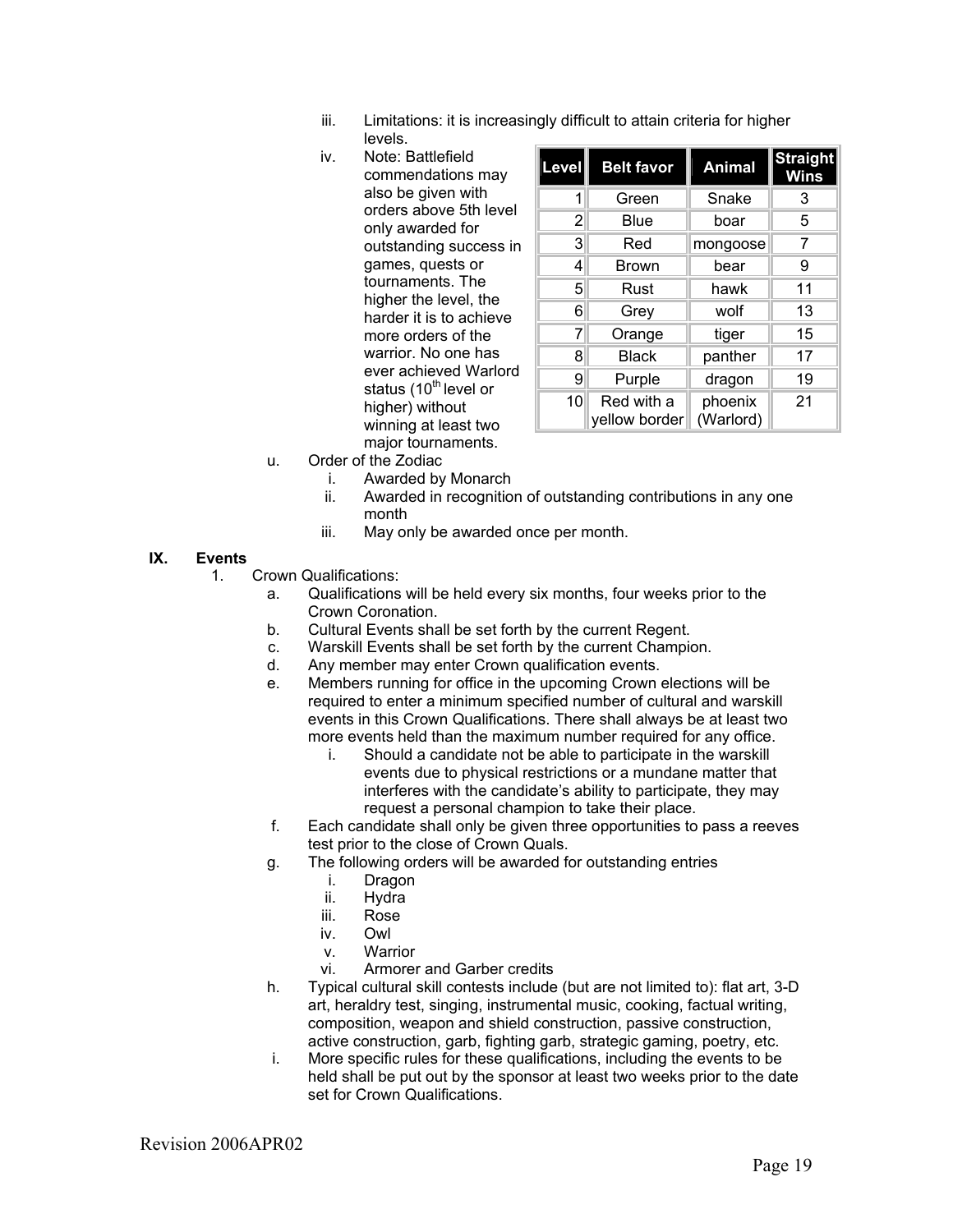- 2. Coronation
	- a. The Event where the winners of the Crown Elections and the new Champion assume office.
	- b. The winner of the Champion's tournament at Coronation shall hold the title of Champion for six months.
- 3. Coronation Feast
	- a. The outgoing Regent holds the responsibility for planning the feast. This includes menu, recruiting members to assist and obtaining necessary equipment for the feast.
	- b. Shall be held in conjunction with Coronation
- 4. Dragonmaster and Weaponmaster Events
	- a. These events may be held at the Monarch's Midreign event.
	- b. Cultural Events shall be set forth by the current Regent.
	- c. Warskill Events shall be set forth by the current Champion.
	- d. The following orders will be awarded for outstanding entries
		- i. Dragon
		- ii. Rose
		- iii. Owl
		- iv. Warrior
		- v. Armorer and Garber credits
	- e. Typical cultural skill contests include (but are not limited to): flat art, 3-D art, heraldry test, singing, instrumental music, cooking, factual writing, composition, weapon and shield construction, passive construction, active construction, garb, fighting garb, strategic gaming, poetry, etc.
	- f. The sponsor shall put out more specific rules for the events to be held at least two weeks prior to the date set for the Dragonmaster and Weaponmaster event.
	- g. The winner of the Warskill events at Dragonmaster and Weaponmaster event shall hold the title of Weaponmaster for six months.
	- h.
- 5. Midreign Feast
	- a. The current Regent holds the responsibility for planning the feast. This includes menu, recruiting members to assist and obtaining necessary equipment for the feast.

## **X. Subgroups**

- 1. All subgroups have the same responsibilities, requirements, powers and limits of office as their Kingdom equivalent, except where specified below
- 2. Membership
	- a. The Rising Winds will consist of several individual groups spread across a wide geological region. These subgroups are the shires, baronies, duchies, and principalities that make up the kingdom.
	- b. All subgroups are bound by the Amtgard rules (handbook), this Corpora, the Bylaws, and the contract.
	- c. No subgroup as a whole may be considered part of another Kingdom of Amtgard or part of another subgroup of the Rising Winds.
		- i. Exception: Rising Winds sponsored Principalities may have subgroups.
	- d. Subgroups are required to hold events on at least a bi-weekly basis. These events may be combative, competitive, or instructional, but must be related to Amtgard. These events must be at a public location and open for participation to the entire membership of the subgroup (excluding members undergoing disciplinary action imposed by the Monarch), members of other Amtgard groups, and non-members interested in joining.
	- e. New Subgroups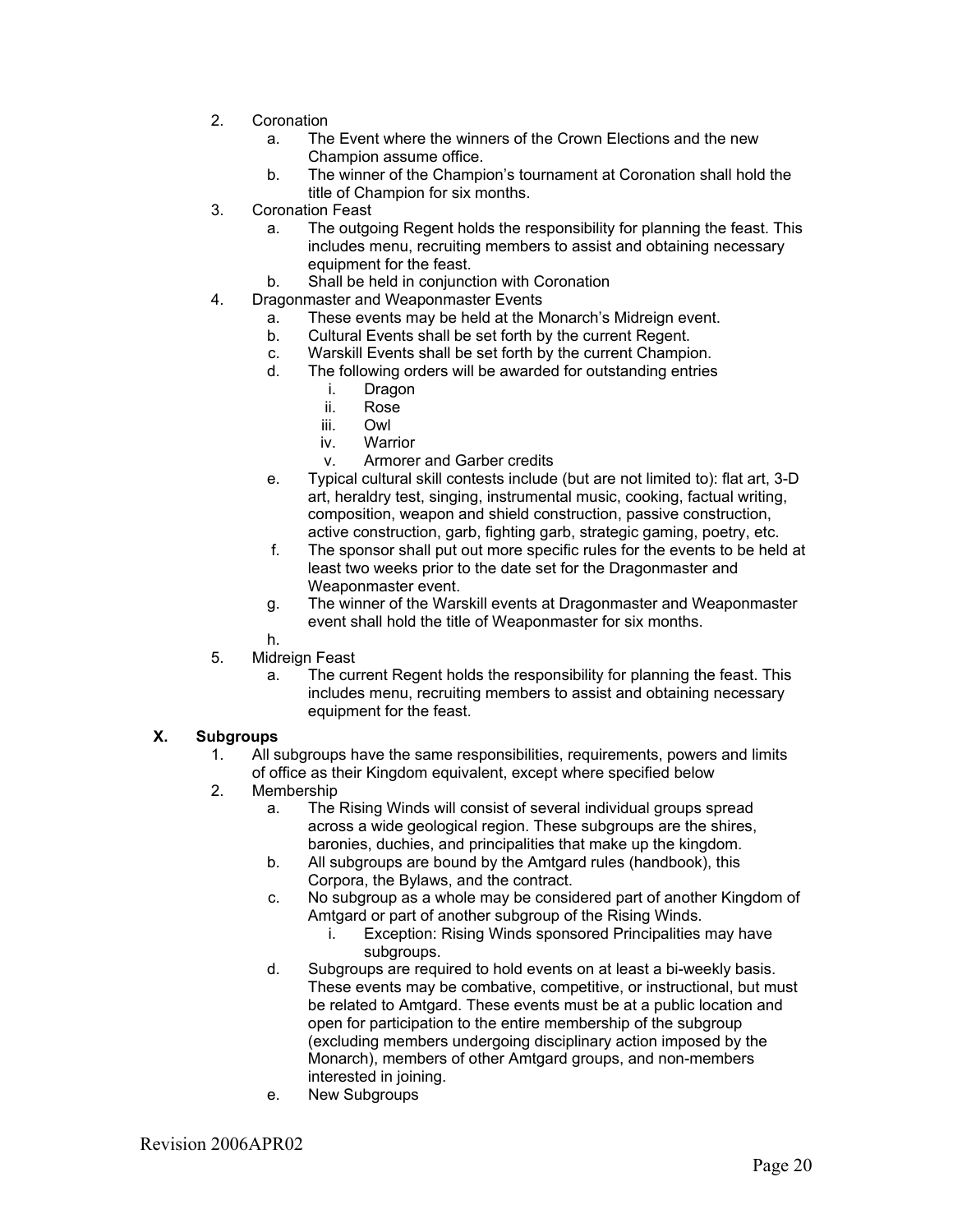- i. Groups may choose to form in other cities, but may not call themselves the Rising Winds.
- ii. New groups must petition the Board of Directors for sponsorship.
	- 1. Exception: Rising Winds sponsored Principalities may accept new groups with out the consent of the Rising Winds Board of Directors if the said group is with in the Principalities agreed upon borders.
- iii. New groups must sign the Amtgard contract (Agreement) with the Central (Burning Lands) Board of Directors.
- f. Principality Definition and guidelines
	- i. Definition: A principality is a group(s) which functions as an independent land, sponsored by the Kingdom of Rising Winds. Principalities are meant to act as independent entities that are too far away to be a dependent sponsored land, but are ready to begin working for kingdom status on their own.
	- ii. Must operate as a Rising Winds sponsored group.
	- iii. The subgroup requesting elevation to principality must meet the requirements for principality without the support of any other subgroup.
	- iv. Must sign an agreement of sponsorship with the Rising Winds Board of Directors.
	- v. Must agree upon Principality borders with the Rising Winds Board of Directors.
	- vi. A principality may have their own subgroups with a circle of monarchs that will be separate from the kingdom circle of monarchs.
		- 1. The monarch of the principality will be the only recognized vote for the principality at the kingdom circle of monarchs.
	- vii. A principality may accept new subgroups as outlined in the Rising Winds Corpora and sponsorship petition unless the principality has written their own as described below (see X.2.g.viii).
	- viii. Will have the ability to write and create an operational document. The operation document must meet the Approval of the Kingdom Monarch and Kingdom BOD.
		- 1. Unless the Principality has written their own corpora, which has been approved, they shall operate under the Rising Winds Corpora with all the powers and restrictions therein.
- 3. Officers
	- a. Status based Officers
		- i. Shire: Officers consist of the four main officers (Monarch,
			- Regent, Chancellor, and Champion).
		- ii. Barony: Officers consist of the four main officers and a head Class Guildmaster.
			- 1. The head Class Guildmaster will assume the responsibilities of all class guildmasters for that subgroup.
		- iii. Duchy: Officers comprise all officers listed in the corpora except the Board of Directors.
			- 1. Exception: Unless required by Law.
		- iv. Principality: Officers comprise all officers listed in the corpora.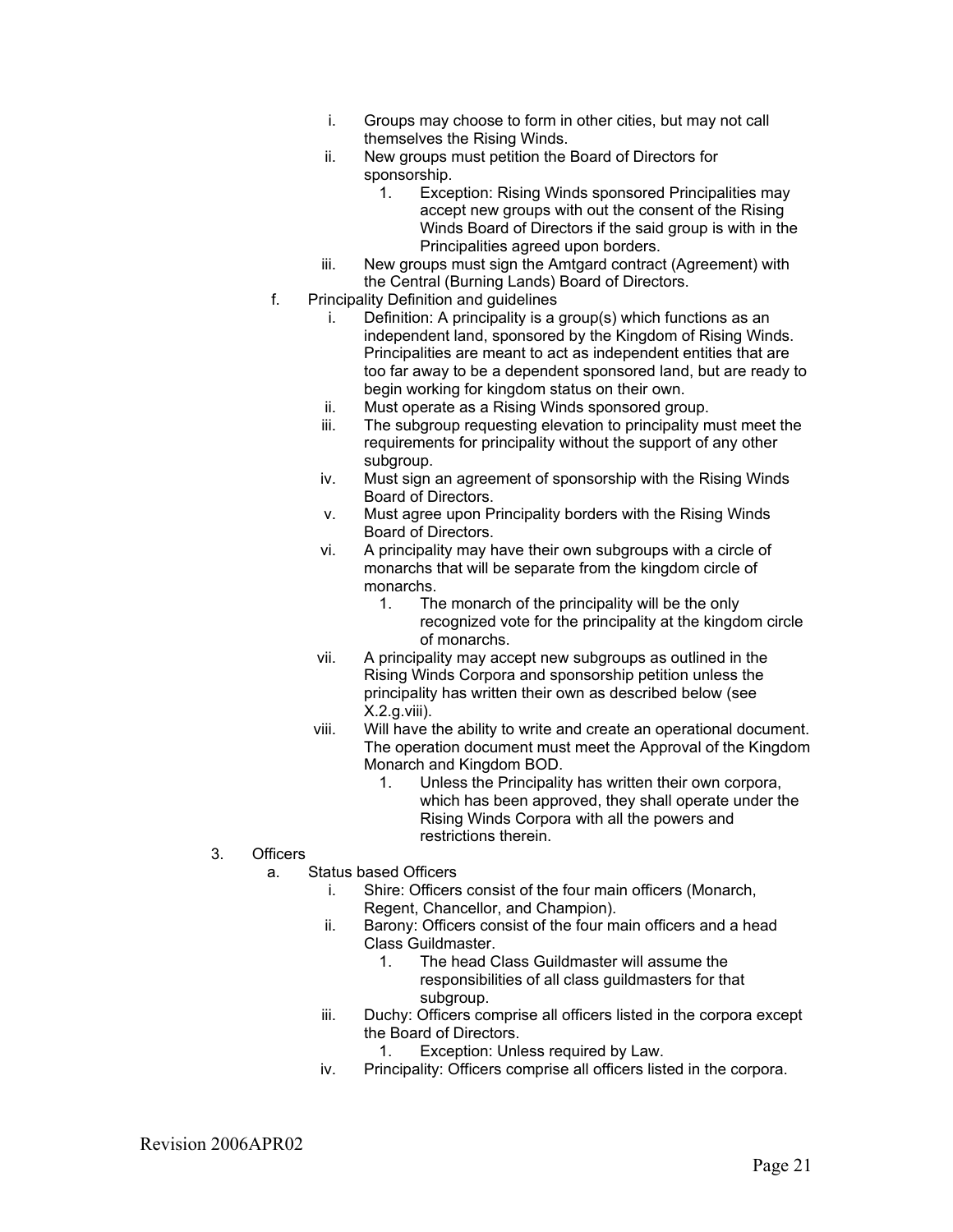- v. The Monarch of each subgroup, except a duchy and Principality, may decide to utilize more officers than are listed in the event their subgroup's population warrants it.
- b. The following offices may not hold any other in-game office: Monarch, Regent, Chancellor, Champion, and Guildmaster of Reeves.
	- i. Should an individual in one of these positions decide to run for another office, they shall step down from their position by the Qualifications Event prior to the election except in the event their position's term ends at the resolution of the election.
	- ii. A member may only declare for one of these offices at a time and may not run for any other office simultaneously.
	- iii. If the position of Regent, Chancellor, Champion, or Guildmaster of Reeves is vacant and not filled as described in this document the Monarch shall assume the responsibilities of that office.
- c. Monarch (Sheriff, Baron, Duke)
	- i. Office Requirements exceptions
		- 1. Cultural Qualifications:
			- *a.* Shire: 3 entries in 3 categories
			- *b.* Barony: 5 entries in 5 categories
			- *c.* Duchy: 7 entries in 7 categories
			- *d.* Principality: 9 entries in 7 categories
		- 2. Number of Warskill events:
			- *a.* Shire: 3
			- *b.* Barony: 5
			- *c.* Duchy: 7
			- *d.* Principality: 9
	- ii. Official Powers does not possess any powers beyond those listed here:
		- 1. The Monarch shall have the power to resolve any issues not covered by this document. The invocation of this power must be reported to the Kingdom Monarch and Prime Minister.
		- 2. Awards see X.6
		- 3. The Monarch will have the power to break ties at their subgroup's Althings and non-monarch elections.
		- 4. The Monarch is not required to pay any fees or dues during his/her term for his/her subgroup.
		- 5. The Monarch may receive the following title after his/her term is over:
			- *a.* Shire: Lord
			- *b.* Barony: Baronet
			- *c.* Duchy: Baron
			- *d.* Principality: Count
- d. Regent
	- i. Office Requirements exceptions
		- 1. Cultural Qualifications:
			- *a.* Shire: 3 entries in 3 categories
			- *b.* Barony: 5 entries in 5 categories
			- *c.* Duchy: 7 entries in 7 categories
			- *d.* Principality: 9 entries in 9 categories
		- 2. Number of Warskill events:
			- *a.* Shire: 3
			- *b.* Barony: 5
			- *c.* Duchy: 7
			- *d.* Principality: 9
	- ii. Official Powers exceptions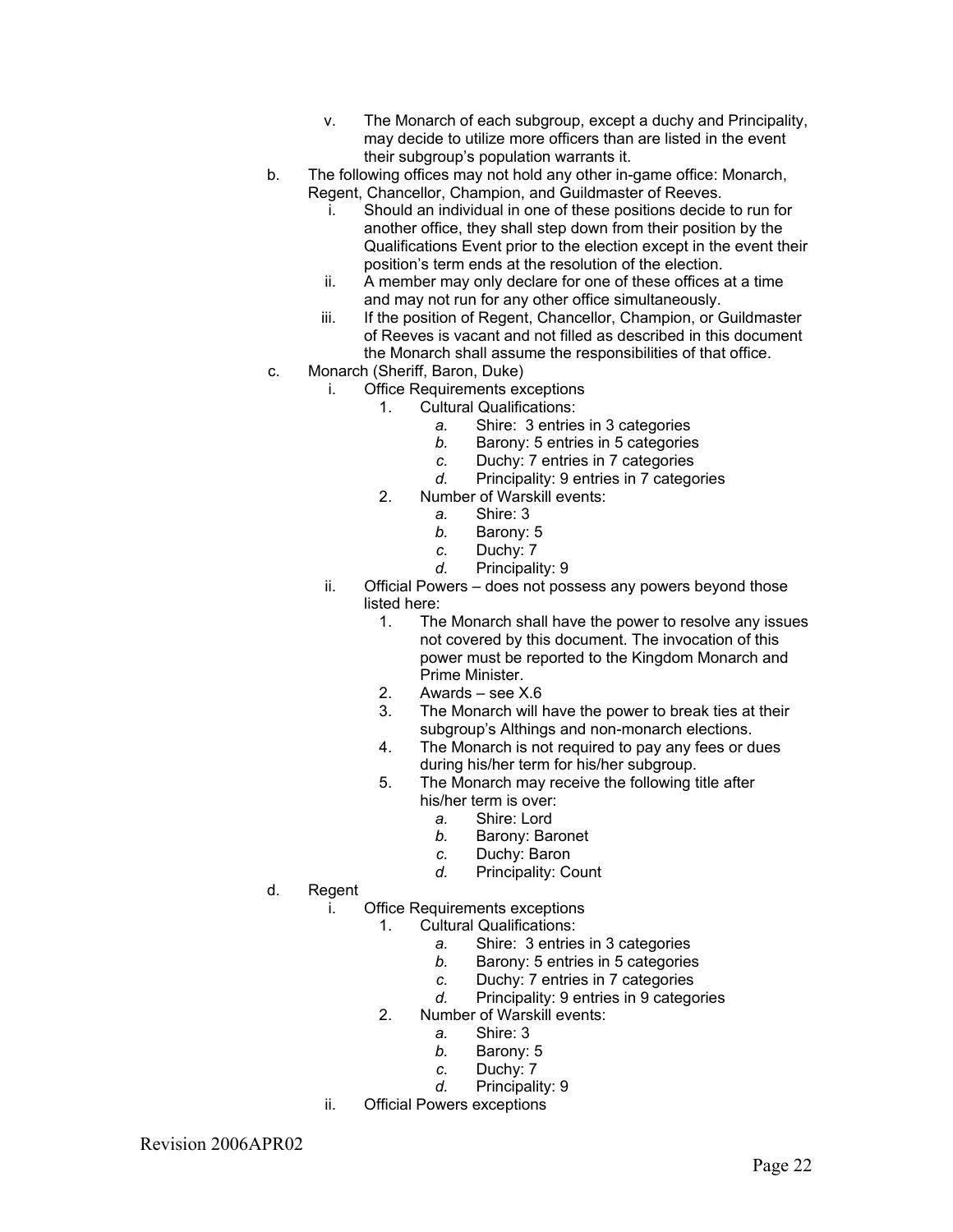- 1. Awards see X.6
- 2. The Regent is not required to pay any fees or dues during his/her term for his/her subgroup.
- 3. The Regent may receive the following title after his/her term is over:
	- *a.* Shire: Master
	- *b.* Barony: Lord
	- *c.* Duchy: Baronet
	- *d.* Principality: Baron
- e. Chancellor
	- i. Office Responsibility additions
		- 1. Must keep records of attendance and active members.<br>2. Must keep the Member Information files on all members
		- Must keep the Member Information files on all members up to date.
		- 3. Is responsible for providing rulebooks and newsletters to the populace.
		- 4. Shall be responsible for forwarding attendance records, dues, and receipts for dues to the Kingdom Prime Minister in a timely fashion.
	- ii. Official Powers exceptions
		- 1. The Chancellor is not required to pay any fees or dues during his/her term for his/her subgroup.
		- 2. The Chancellor may receive the following title after his/her term is over:
			- *a.* Shire: Esquire
			- *b.* Barony: Master
			- *c.* Duchy: Lord
			- *d.* Principality: Baronet
- f. Champion
	- i. Office Requirements exception
		- 1. Cultural Qualifications:
			- *a.* Shire: 2 entries
			- *b.* Barony: 3 entries
			- *c.* Duchy: 4 entries
			- *d.* Principality: 5 entries
	- ii. Official Powers exception
		- 1. The Champion may receive the following title after
			- his/her term is over:
				- *a.* Shire: Esquire
				- *b.* Barony: Esquire
				- *c.* Duchy: Master
				- *d.* Principality: Master
- g. All other applicable offices: As per Kingdom equivalent.
- 4. Althings exception
	- a. Subgroup's althings may not overrule any decision of the Kingdom Althing or Monarchy.
- 5. Elections exception
	- a. In the event that a subgroup does not have a Guildmaster of Reeves, an althing may appoint a second member for the counting of votes.
- 6. Awards exceptions
	- a. Subgroups may not award Knighthoods
	- b. Subgroups may not award Defenders, Dreamkeepers, Hellriders, Masks, or Walker of the Middles.
	- c. Subgroups may not award non-class Masterhoods (Master of the Rose, Lion, etc.)